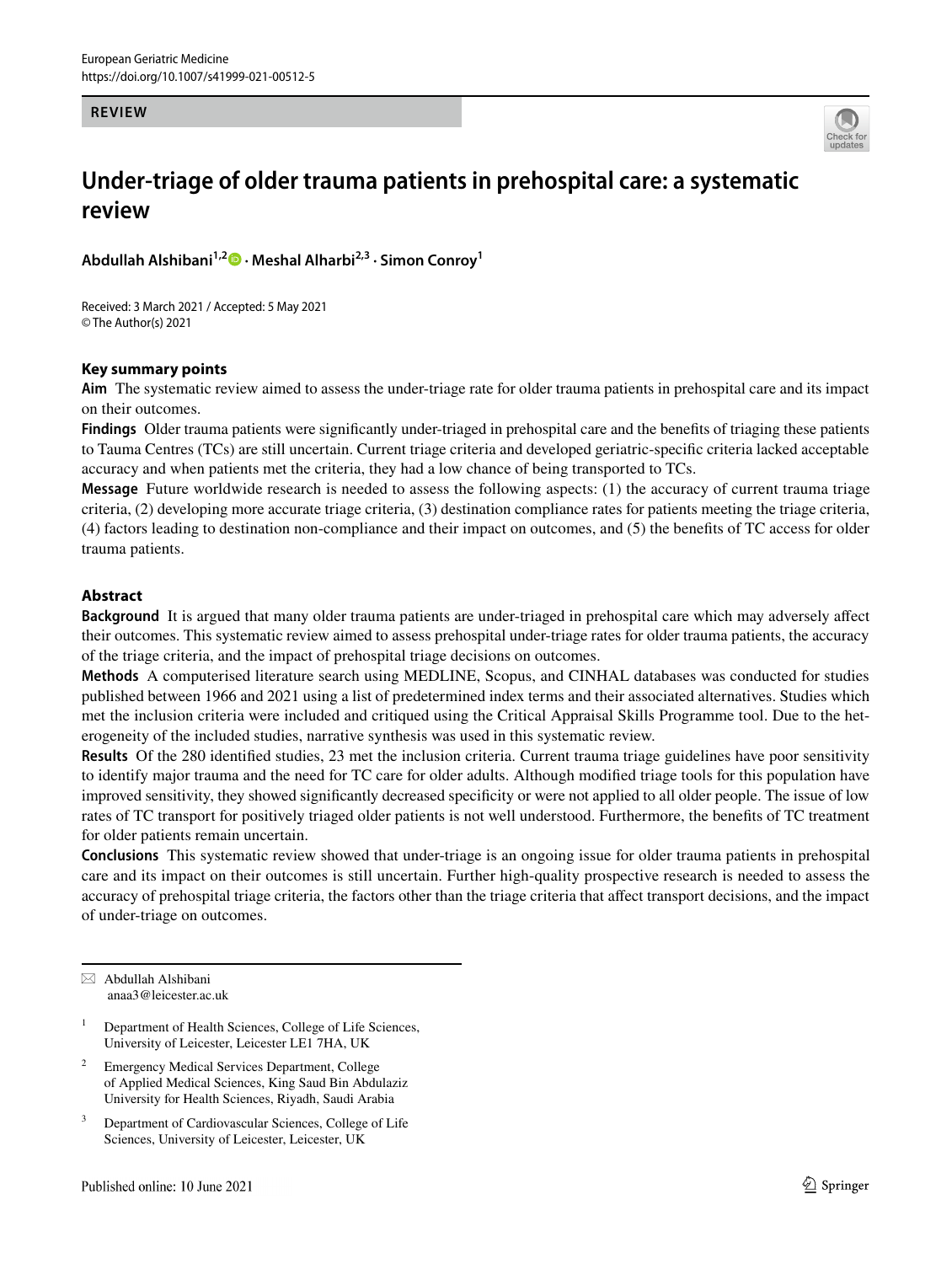**Keywords** Geriatrics · Injury · Silver trauma · Triage · Paramedics · Emergency

#### **Abbreviations**

| <b>RR</b>     | <b>Relative Risk.</b>                      |
|---------------|--------------------------------------------|
| <b>TTDP</b>   | Trauma Triage Destination Plans            |
| AUC           | Area Under the Curve                       |
| <b>PROMs</b>  | <b>Patient-Reported Outcome Measures</b>   |
| <b>CROMs</b>  | <b>Clinician-Reported Outcome Measures</b> |
| <b>AIS</b>    | Abbreviated Injury Scale                   |
| CASP          | Critical Appraisal Skills Programme        |
| UK.           | United Kingdom                             |
| <b>USA</b>    | <b>United States of Americ</b>             |
| <b>ISS</b>    | <b>Injury Severity Score</b>               |
| TC            | Trauma Centre                              |
| OR.           | Odds Ratio                                 |
| CI            | Confidence Interval                        |
| <b>PICO</b>   | Population, Intervention, Comparison, and  |
|               | Outcome                                    |
| <b>PRISMA</b> | Preferred Reporting Items for Systematic   |
|               | Reviews and Meta-Analyses                  |
| NISS          | New Injury Severity Score                  |
| <b>HEMS</b>   | Helicopter Emergency Medical Services      |
| <b>FTTA</b>   | Florida Trauma Triage Algorithm            |
| IQR           | <b>Interquartile Range</b>                 |
| SBP           | <b>Systolic Blood Pressure</b>             |
| HR            | <b>Heart Rate</b>                          |
| GCS           | Glasgow Coma Scale                         |
| SD            | <b>Standard Deviation</b>                  |
| <b>HR</b>     | Hazard Ratio                               |
|               |                                            |

# **Introduction**

The population of older adults is continuing to grow in numerous countries across the world. In the United Kingdom (UK), 18% of the population are now aged  $\geq$  65 years [\[1](#page-14-0)] and the number of people aged  $\geq$  85 years is predicted to double in the next 25 years [\[2](#page-14-1)]. The trend of increasing rates of population ageing is generalised to most European countries [\[3](#page-14-2)]. There were 90.5 million people aged≥65 years living in Europe in 2019 which represented 20.3% of the total population [\[3](#page-14-2)]. This trend is expected to continue in Europe; peaking at 129.8 million older adults and representing 29.4% of the total population by 2050 [[3\]](#page-14-2). As this population grows, more older patients will require high-quality trauma care including prehospital assessment, management, and triage decisions [\[4\]](#page-14-3).

Current data indicates there is an increasing number of patients aged≥60 years who have sustained major injuries despite apparently low impact trauma, and these now comprise half the number of patients classifed as having major trauma in the UK (Injury Severity Score [ISS] > 15) [\[5\]](#page-14-4). Although recent studies have shown that older trauma patients with one or more comorbid health problems are at greater risk of death [\[6](#page-14-5)], clinical protocols and guidelines are not clear on how to optimise the treatment and management of this population [\[4](#page-14-3)].

Prehospital trauma triage tools are predominantly used to identify injury severity in trauma patients to determine transportation decisions [[7,](#page-14-6) [8\]](#page-14-7). Any trauma triage tool should be sensitive enough to identify major trauma patients so they can beneft from access to level I/II Trauma Centres (TCs) (equivalent to Major Trauma Centres in the UK, or Major Trauma Service in Australia), whilst being specifc enough to predict patients whose injuries are not classifed as major trauma so they can be treated at lower or non-TCs [[9](#page-14-8)]. Recent research has found that older people suffer increased under-triage in prehospital trauma care [[10\]](#page-14-9).

Under-triage refers to the transportation of severely injured patients to lower-level TCs or other acute care facilitates  $[11]$  $[11]$ . There are several factors that may affect the accuracy of prehospital trauma triage criteria and triage decisions for older adults, including altered physiological responses to trauma [\[12](#page-14-11), [13](#page-14-12)], perceived insignifcant injury mechanisms such as low-level falls (i.e.  $<$  2 m) [\[14](#page-14-13), [15\]](#page-14-14), high comorbidity  $[16]$  $[16]$  and frailty rates  $[17, 18]$  $[17, 18]$  $[17, 18]$  $[17, 18]$ , and the use of multiple medications [[19\]](#page-15-0). The efective triage of injured patients is the frst step towards providing high-quality care and reducing mortality rates [[20\]](#page-15-1). A recent piece of evidence from Sweden showed that treatment at TCs was associated with a 41% lower adjusted 30-day mortality (Odds Ratio [OR] 0.59, 95% Confdence Interval [CI] 0.50–0.70, *P*<0.0001) compared to non-TCs for all trauma patients (i.e.,  $ISS \ge 1$ ) [[21](#page-15-2)]. Evidence from the United States of America (USA) also showed that TC treatment, compared to non-TC treatment, was associated with a signifcantly lower in-hospital mortality rate (7.6% vs. 9.5%, Relative Risk [RR] 0.80, 95% CI 0.66–0.98) and one-year mortality rate (10.4% vs. 13.8%, RR 0.75, 95% CI 0.60–0.95) [[22](#page-15-3)]. Therefore, increased under-triage for older trauma patients is considered to increase their mortality rates [[10](#page-14-9)]. This systematic review, therefore, aimed to assess recent evidence for prehospital under-triage rates of older trauma patients, the accuracy of current and developed prehospital trauma triage criteria for this population, and the impact of prehospital trauma triage on their outcomes.

# **Methods**

To efectively answer the problem of the review, an appropriate question was established using the Population, Intervention, Comparison, and Outcome (PICO) model [\[23](#page-15-4)]: are older trauma patients under-triaged in prehospital care? (P: older adults, I: trauma triage, C: younger adults, and O: rate of under-triage).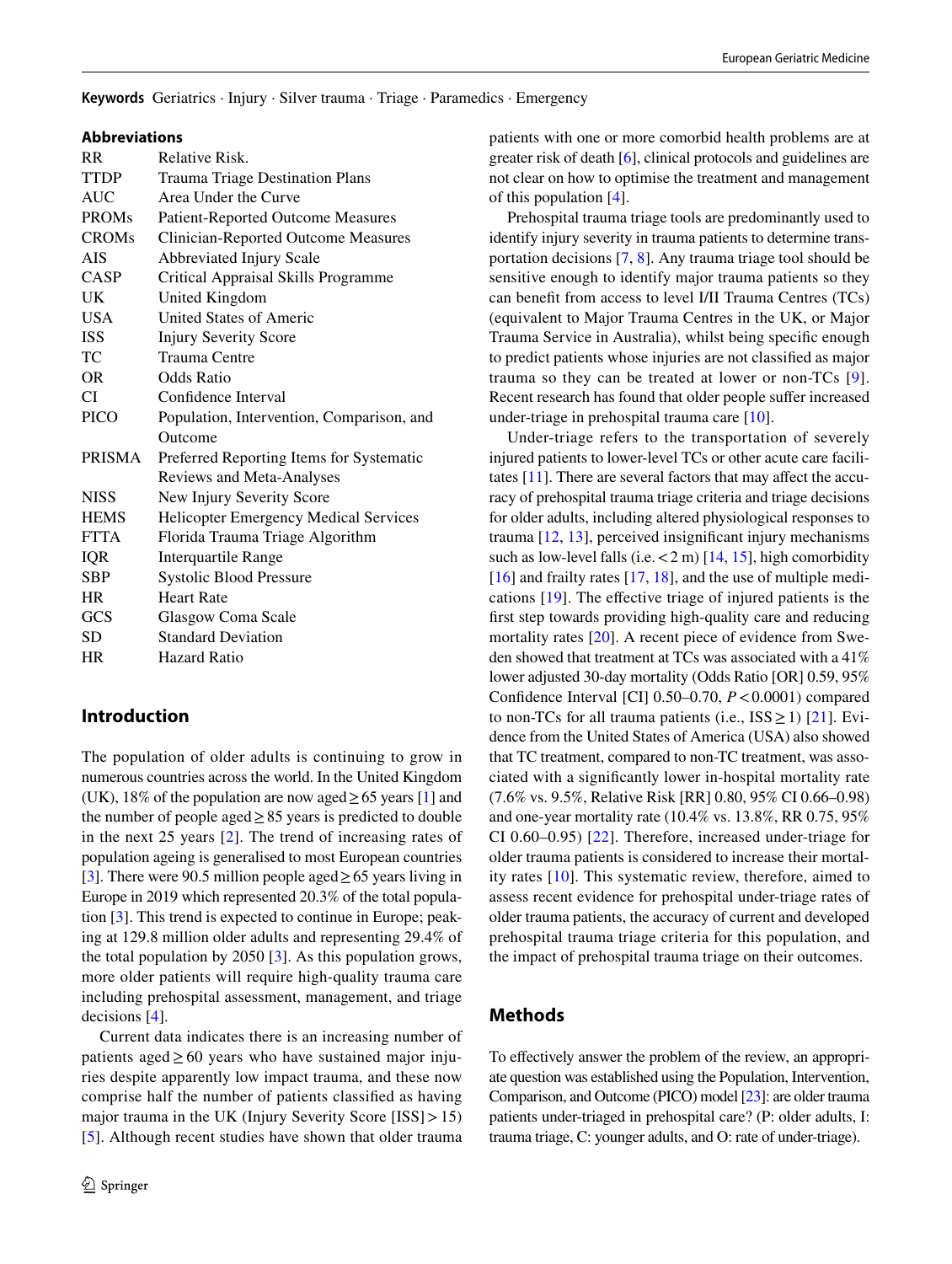A literature search was undertaken using the following databases: MEDLINE, Scopus, and CINHAL. A list of index terms and associated alternatives were generated prior to performing this electronic search to identify the most relevant literature. The index terms were: 'older adult\*', 'trauma', 'under-triage', and 'prehospital'. The alternatives that were applied in this search included the following: 'advanced age', 'elderly', 'geriatric\*',

'injur\*', 'triag\*', 'paramedic\*', 'emergency medical service\*', 'EMS', and 'ambulance'. In addition to searching the selected databases, the reference lists of the included studies were reviewed to identify further possible studies for inclusion in this review. This systematic review was performed according to the Preferred Reporting Items for Systematic Reviews and Meta-Analyses (PRISMA) guidelines [[24\]](#page-15-5).



<span id="page-2-0"></span>**Fig. 1** Inclusion and exclusion criteria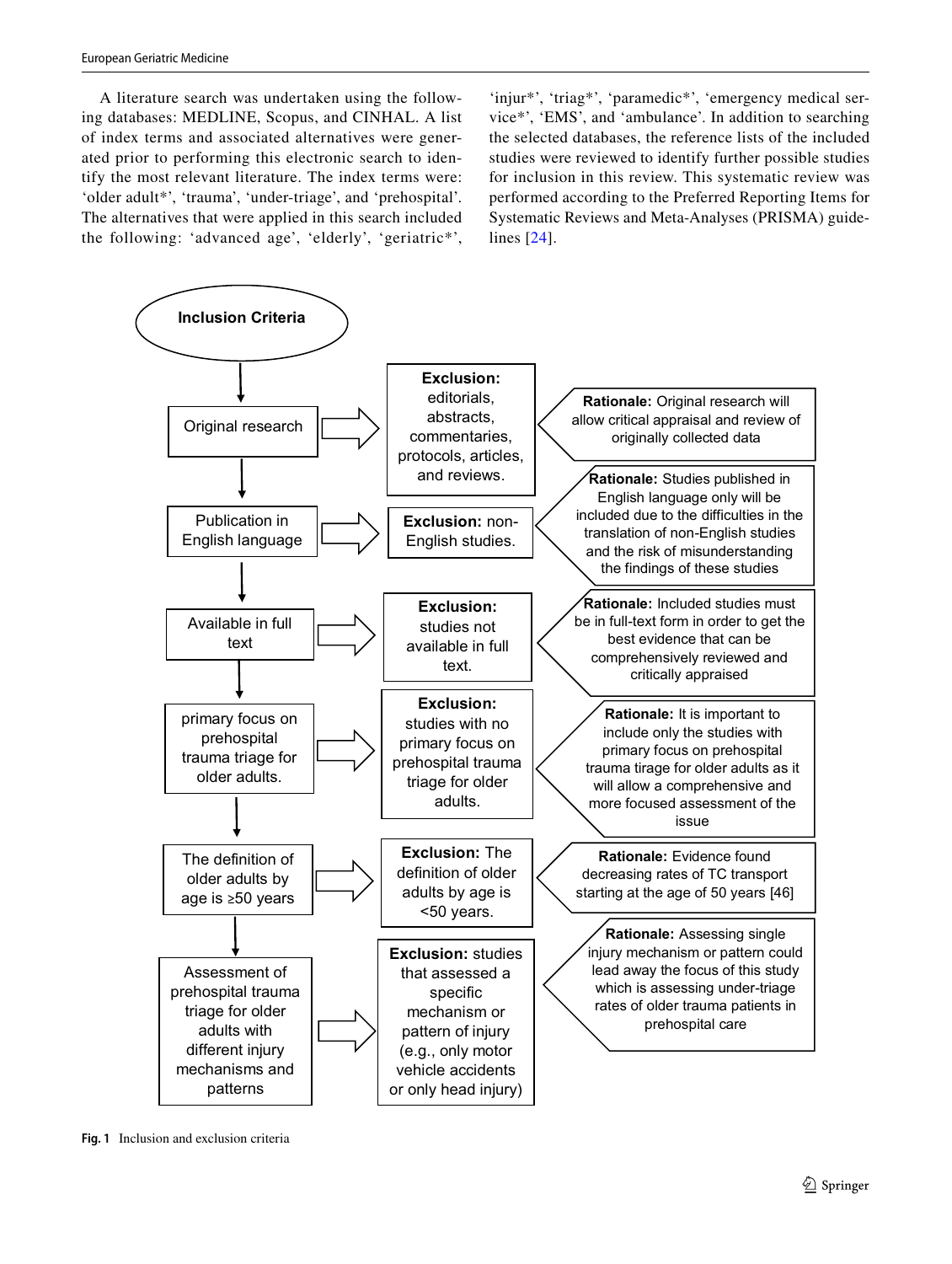Clear inclusion/exclusion criteria were discussed and determined by the authors prior to search the literature (Fig. [1\)](#page-2-0). No specifc time limits were employed in this search as any study met the criteria and published prior to January 7, 2021, which is the date of the last database search, was included in the review.

The eligibility assessment, data extraction, and critical appraisal were performed independently by two reviewers (frst and second authors). The process of critical appraisal was performed using the Critical Appraisal Skills Programme (CASP) for quantitative cohort studies [[25](#page-15-6)]. The rates of under-triage among older trauma patients and their impact on the outcomes were the primary outcome measures. Under-triage, in general, is defned as transporting patients with major trauma  $(ISS > 15)$  whether they met the prehospital trauma triage or not to lower-level or non-TCs. We made sure to defne under-triage in the included studies as it is sometimes defned by triage criteria, initial destination, or fnal destination. The sensitivity and specificity of any triage criteria could differ from one to another based on what they are sensitive or specifc for, which may include, for example, higher injury severity, need for TC care, or adverse outcomes. This was considered and made clear in the results section where needed. Each study was read, reread, critically appraised, and assessed for the risk of bias including the assessment of selective reporting bias independently by two reviewers. The main fndings of each study were collated, assessed for further analysis, and are interpreted in the discussion. A third reviewer was assigned in case of disagreement about inclusion/exclusion criteria or quality assessment of the included studies in the systematic review. Due to the heterogeneity of the included studies, a thematic interpretation was applied  $[26]$ . Sub-themes were generated from each included study frst which then were merged into more representative themes.

# **Results**

Of the 280 screened articles, 33 abstracts were found relevant to the initial inclusion in this review (Fig. [2](#page-4-0)). After obtaining and reviewing full-text articles, 10 studies were excluded as they were not original research (literature review, articles, and editorial) [[27](#page-15-8)[–30](#page-15-9)], not focused in evaluating prehospital triage  $[10, 31-33]$  $[10, 31-33]$  $[10, 31-33]$  $[10, 31-33]$ , assessed a specific injury mechanism [[34\]](#page-15-12), or used the same data of another included study [[35\]](#page-15-13). The quality assessment of the remaining 23 articles was performed independently by two reviewers. There were no disagreements between the two reviewers.

Six of the 23 included studies did not mention any information about ethical approval [[36](#page-15-14)–[41](#page-15-15)]. Two studies may have a risk of selection bias; one study included all patients coming to the emergency department whether by ambulance or private vehicle which could adversely afect the assessment of the accuracy of prehospital triage decisions [[42](#page-15-16)], and one study restricted its sample to those who had preinjury information [[43](#page-15-17)]. Overall, all the included articles were of moderate quality.

Most of the included studies were conducted in the USA  $(n=21)$  [\[36](#page-15-14), [38–](#page-15-18)[57](#page-16-0)]. Eleven studies were published in the last fve years [[41,](#page-15-15) [43–](#page-15-17)[45,](#page-15-19) [47,](#page-15-20) [50,](#page-15-21) [52,](#page-15-22) [55–](#page-15-23)[58\]](#page-16-1), four of which were published in 2020 [[41,](#page-15-15) [55–](#page-15-23)[57\]](#page-16-0). All studies were retrospective cohort studies and only one study additionally included a survey (Table [1\)](#page-5-0). Furthermore, data were collected retrospectively for diferent periods of time ranging from six months to up to 13 years (Table [1\)](#page-5-0). The included studies had diferent defnitions of the population of older adults by age (Table [1](#page-5-0)). Moreover, some studies included younger adults and children, comparing their prehospital trauma triage decisions with those of older adults (Table [1](#page-5-0)).

A thematic approach was applied when analysing the literature as this was appropriate given the methods employed in the articles that were reviewed [[26](#page-15-7)]. Upon completion of full-text reading and critical analysis, seventeen initial subthemes were identifed and developed based on their prominence and relevance to the review. Interlinked subthemes were then combined into fve overarching and representative themes (Table [2\)](#page-5-1). The themes within each included study are presented in Supplement 1.

#### **Under‑triage rates**

In the USA, nationwide research has found that older trauma patients are signifcantly under-triaged in prehospital care [[42\]](#page-15-16) (Table [3\)](#page-6-0). This fnding is similar to the results of other studies conducted at both regional and state-wide level in the USA [[38–](#page-15-18)[40](#page-15-24), [43,](#page-15-17) [46](#page-15-25)[–48](#page-15-26), [50–](#page-15-21)[53](#page-15-27), [55–](#page-15-23)[57\]](#page-16-0), and Australia [[37,](#page-15-28) [58\]](#page-16-1) (Table [3\)](#page-6-0). Under-triage is still an ongoing issue for older trauma patients for over 25 years now, however, most research work looking into this issue was done in the last decade (Table [3](#page-6-0)).

Under-triage rates were shown to be relatively constant in trauma patients up to 60 years, then increased with age up to a rate of 58% to 62% in patients aged>90 years [\[51](#page-15-29)]. Further evidence from the USA and Australia showed increased under-triage with increasing age among older trauma patients [[40](#page-15-24), [58](#page-16-1)] (Table [3](#page-6-0)).

Evidence from Australia also showed that, even though current adult prehospital trauma triage criteria are more sensitive in identifying major trauma (ISS > 15) for older adults than those described in other research studies [[38–](#page-15-18)[40,](#page-15-24) [42](#page-15-16), [43,](#page-15-17) [46–](#page-15-25)[53,](#page-15-27) [55–](#page-15-23)[57\]](#page-16-0), older trauma patients were signifcantly under-triaged in comparison with younger adults [[37](#page-15-28)]. Even during inter-hospital transfers, older trauma patients were less likely to be transferred to higher TCs. For example, 53% of older patients presenting at non-TCs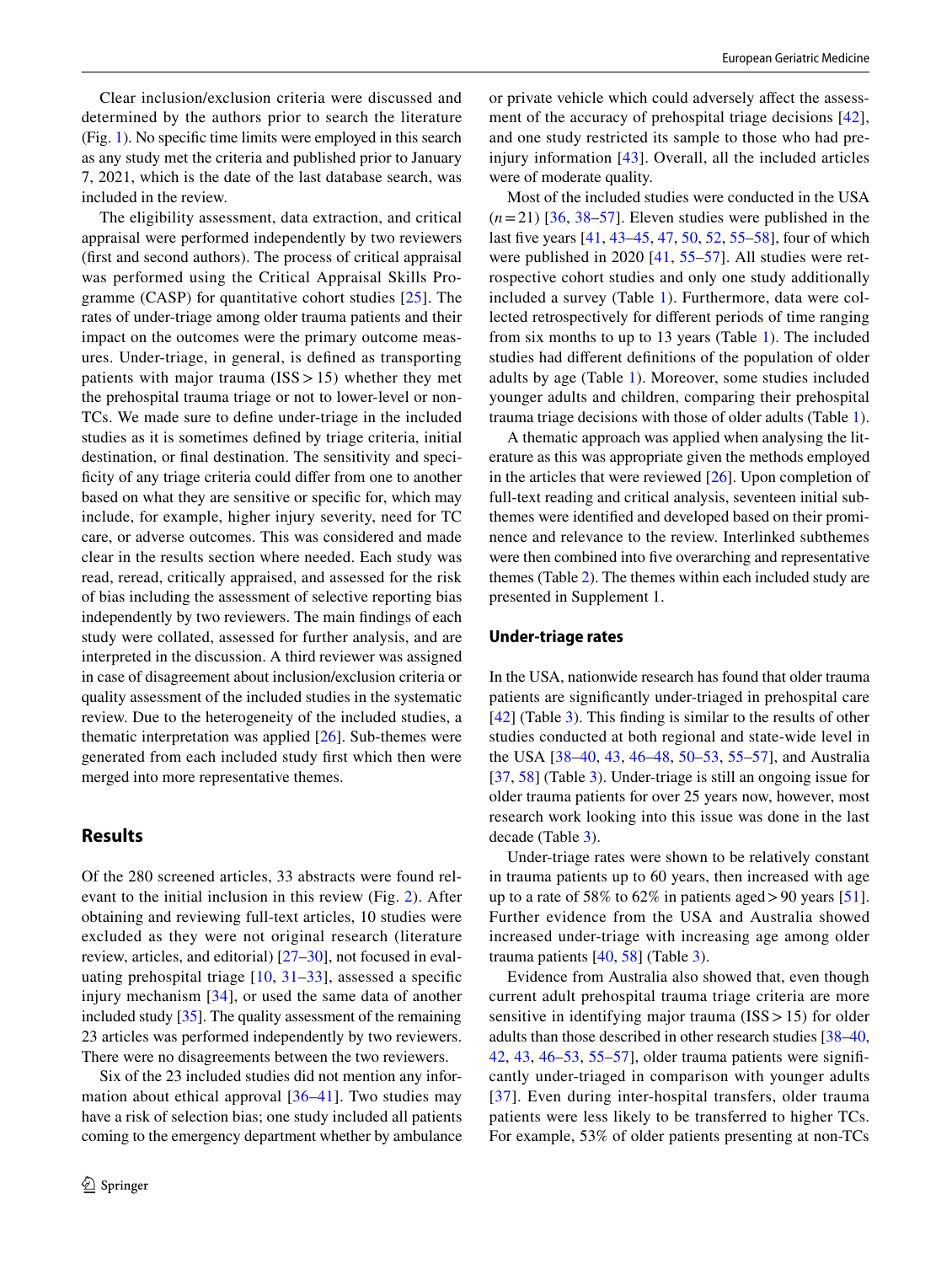

<span id="page-4-0"></span>Fig. 2 PRISMA flow diagram of the systematic review

were transferred to other non-TCs compared to only 34% of younger patients [\[47](#page-15-20)]. In addition, 15% were transported by Helicopter Emergency Medical Services (HEMS) compared to 20% of younger trauma patients [[47\]](#page-15-20). Indeed, Meyers et al*.* [[50\]](#page-15-21) showed that almost 3% of the entire study population of older trauma patients were transported through HEMS although 31% of them met the trauma triage criterion  $(≥60$  min from the nearest TC).

Some older trauma patients were not triaged in prehospital care, which may explain the issue of increased undertriage rates in this population. The transport of patients aged≥65 years by private vehicles, meaning they were not triaged in prehospital care, was associated with increased odds of non-TC treatment by 19% compared to those transported by ambulance (OR 1.19; 95% CI 1.17–1.20) [[57](#page-16-0)]. Furthermore, for patients with an  $ISS > 15$  and living  $> 30$ miles from TCs, the private vehicle transport was associated with increased odds of under-triage by 69% (OR 1.69; 95% CI 1.62–1.76) compared to those transported by ambulance [[57\]](#page-16-0). Treatment at TCs was predominantly associated with ambulance transport for older trauma patients [[55](#page-15-23)].

# **Clinical efectiveness of trauma triage criteria**

Current trauma triage tools lack acceptable accuracy in identifying major trauma for older adults [[48](#page-15-26), [52](#page-15-22)]. Most common examples of prehospital triage tools are Field Triage Decision Scheme in the USA [\[59](#page-16-2)] and the Major Trauma Triage Tool in the UK [[60](#page-16-3)]. Diferent triage tools are applied in diferent countries even some states, cities, or trusts within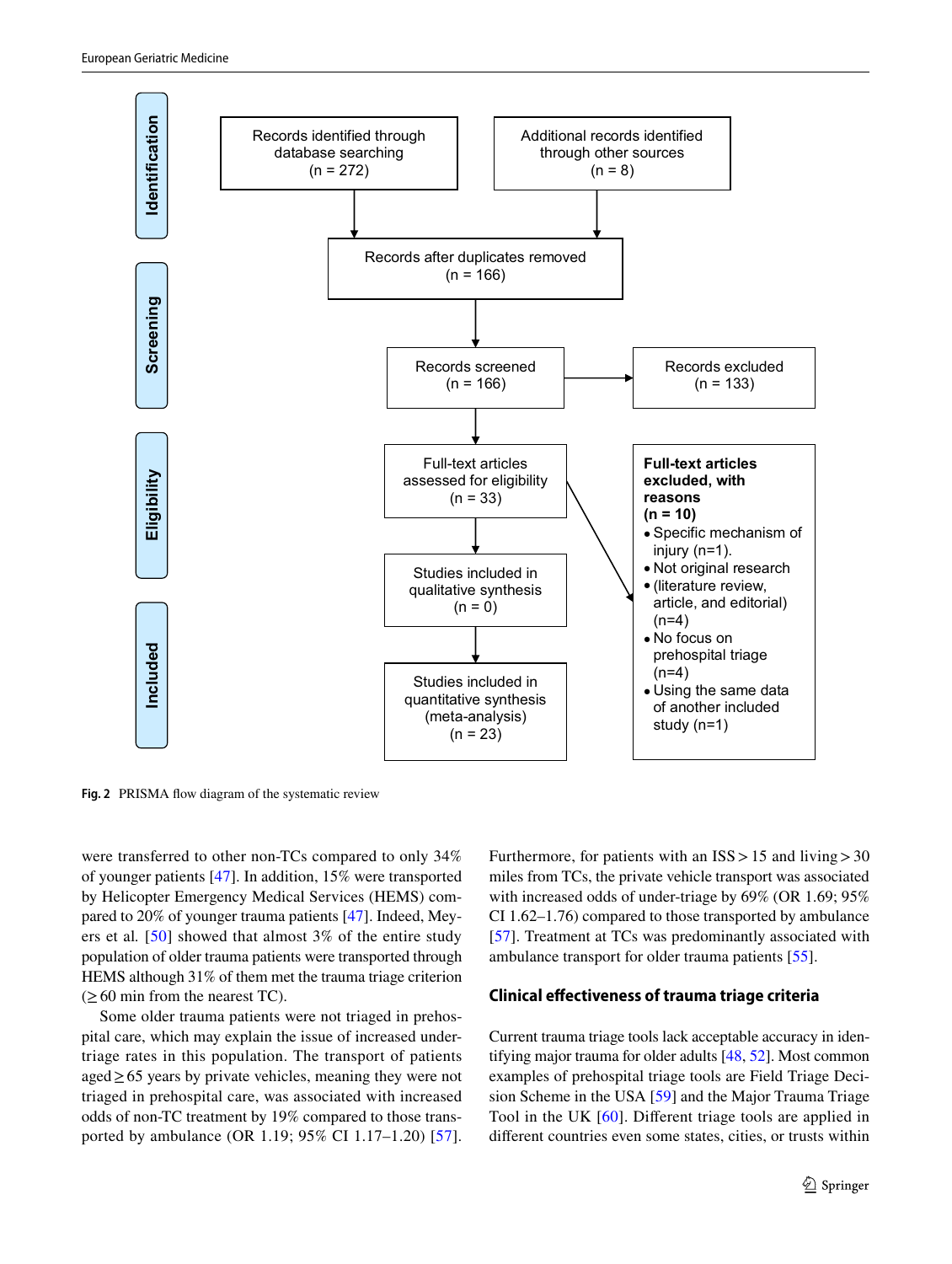# <span id="page-5-0"></span>**Table 1** Characteristics of the included studies

| Characteristics                   |                                            | <b>Studies</b>                    | $\boldsymbol{N}$ | %     |
|-----------------------------------|--------------------------------------------|-----------------------------------|------------------|-------|
| Year                              | 2016-2020c                                 | $[41, 43-45, 47, 50, 52, 55-58]$  | 11               | 48%   |
|                                   | 2011-2015                                  | $[36-38, 40, 42, 48, 51, 53, 54]$ | 9                | 39%   |
|                                   | 2006-2010                                  | [46, 49]                          | $\overline{c}$   | 9%    |
|                                   | Prior to 2000                              | [39]                              | 1                | $4\%$ |
| Country                           | <b>United States</b>                       | $[36, 38 - 57]$                   | 21               | 91%   |
|                                   | Australia                                  | [37, 58]                          | $\mathfrak{2}$   | $9\%$ |
| Design                            | Retrospective design                       | $[36 - 45, 47 - 58]$              | 22               | 96%   |
|                                   | Retrospective design + Surveys             | [46]                              | 1                | $4\%$ |
| Data collection period            | 6 months                                   | [39]                              | 1                | 4%    |
|                                   | 1 year                                     | $[38, 41 - 43]$                   | 4                | 17%   |
|                                   | 14 months                                  | [50]                              | 1                | $4\%$ |
|                                   | 2 years                                    | [53]                              | 1                | $4\%$ |
|                                   | 3 years                                    | [36, 44, 51, 52]                  | 4                | 17%   |
|                                   | 4 years                                    | [58]                              | 1                | 4%    |
|                                   | 5 years                                    | [37, 40, 49]                      | 3                | 13%   |
|                                   | 6 years                                    | [45, 48, 54, 57]                  | 4                | 17%   |
|                                   | 10 years                                   | [46, 47, 55]                      | 3                | 13%   |
|                                   | 13 years                                   | [56]                              | 1                | $4\%$ |
| Sample                            | Only older adults                          | $[40-45, 50, 52, 53, 55-57]$      | 12               | 52%   |
|                                   | All Adult population                       | $[36-38, 47-49, 54, 58]$          | 8                | 35%   |
|                                   | Paediatric and All Adult populations       | [39, 51]                          | $\overline{2}$   | 9%    |
|                                   | All trauma patients + healthcare providers | [46]                              | 1                | $4\%$ |
| Definition of older adults by age | $\geq 50$ years                            | [50]                              | 1                | $4\%$ |
|                                   | $\geq$ 55 years                            | [38, 39, 41, 42, 47, 53, 55]      | 7                | 30%   |
|                                   | $> 55$ years                               | [37, 51]                          | $\overline{c}$   | 9%    |
|                                   | $\geq 65$ years                            | [40, 43, 46, 52, 57, 58]          | 6                | 26%   |
|                                   | $>65$ years                                | [36, 49, 56]                      | 3                | 13%   |
|                                   | $\geq$ 70 years                            | [44, 45, 48, 54]                  | 4                | 17%   |
|                                   |                                            |                                   |                  |       |

# <span id="page-5-1"></span>**Table 2** Themes and inter-linked subthemes

| <b>Themes</b>                                       | Inter-linked Subthemes                                                                                                                                    |
|-----------------------------------------------------|-----------------------------------------------------------------------------------------------------------------------------------------------------------|
| 1. Under-triage rates                               | - Rates of initial under-triage<br>- Under-triage in inter-hospital transfers<br>- Under-triage of helicopter transportations<br>- Mode of transportation |
| 2. Clinical effectiveness of trauma triage criteria | - Overall accuracy rates of triage criteria<br>- Physiological factors<br>$-$ Comorbidities<br>- Injury-related factors<br>$-$ Distance                   |
| 3. Developing specific trauma triage criteria       | - Modifying current trauma triage criteria<br>- Developing specific trauma triage criteria<br>for older adults                                            |
| 4. Trauma triage destination compliance             | - Destination compliance rates<br>- Patient or relative choice<br>- Socioeconomic factors<br>- Paramedic-related factors                                  |
| 5. Trauma triage and outcomes                       | - Hospital-related outcomes<br>- Patient outcomes                                                                                                         |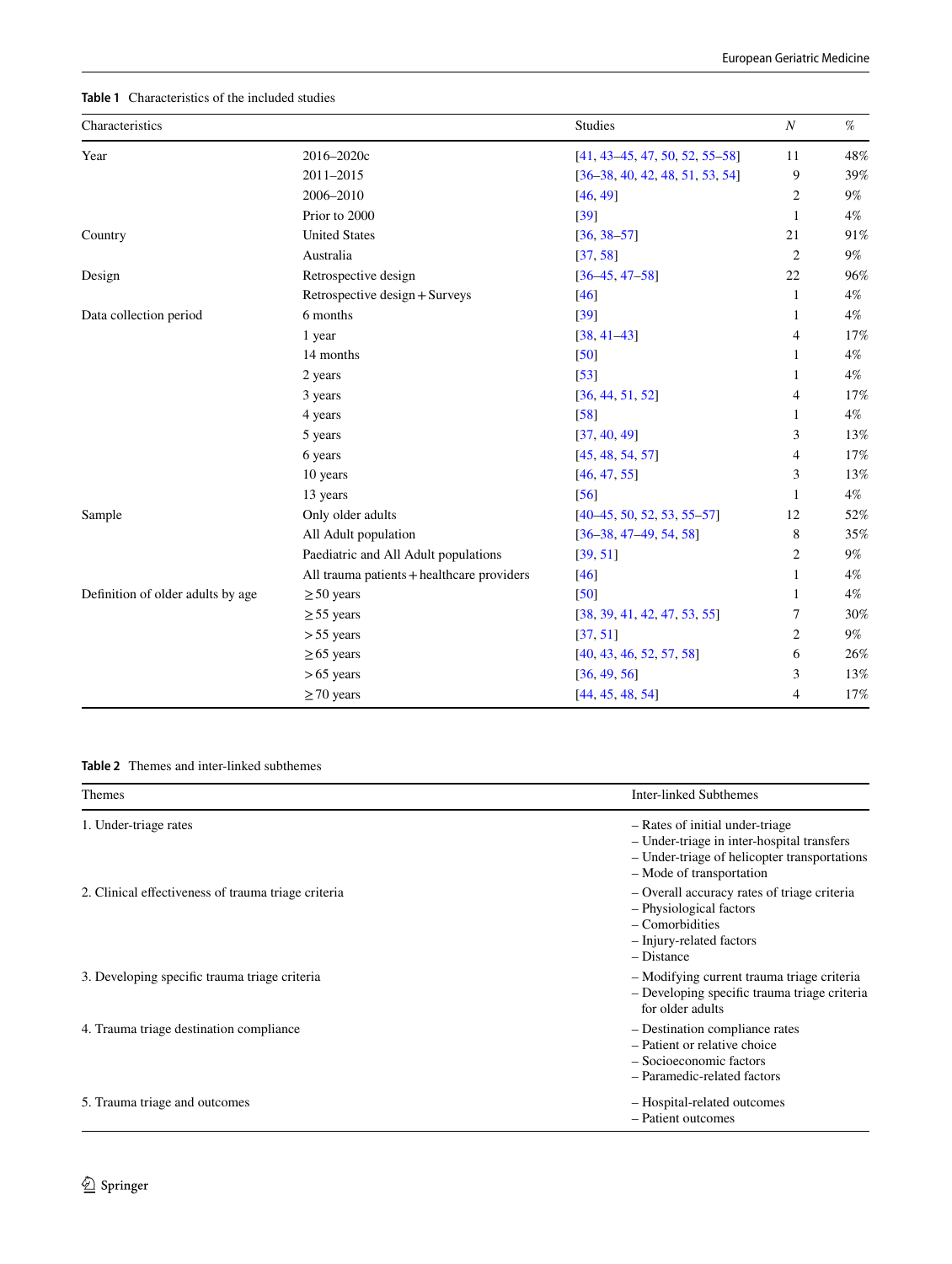<span id="page-6-0"></span>**Table 3** Under-triage rates in the included studies

| Study                      | Main findings                                                                                                                                                                                                                                                                                                                                                                                                                                                                                                                                                                                                                                                                                                                                                                                                                                                           |
|----------------------------|-------------------------------------------------------------------------------------------------------------------------------------------------------------------------------------------------------------------------------------------------------------------------------------------------------------------------------------------------------------------------------------------------------------------------------------------------------------------------------------------------------------------------------------------------------------------------------------------------------------------------------------------------------------------------------------------------------------------------------------------------------------------------------------------------------------------------------------------------------------------------|
| Brown et al. (2019) [58]   | The majority of injured younger patients were transported to a TC $(n=578, 55%)$ whereas the majority of<br>injured older patients were transported to a non-TC $(n=232 \, [40\%]$ , P < 0.001)<br>The odds of transporting older trauma patients to TCs in Australia decreased with age as those who aged 65 to<br>74 years had a 48% reduction in the rate of TC transport (adjusted OR 0.52, 95% CI 0.35–0.78) compared to<br>63% reduction for others aged $\geq$ 85 years (adjusted OR 0.37, 95% CI 0.24–0.55)<br>Overall, a fall from standing resulted in more than 53% reduced odds of TC transport (adjusted OR 0.47, 95%<br>$CI$ 0.33–0.67)<br>Positive predictors of TC transport included motor vehicle crash (adjusted OR 2.5, 95% CI 1.6–4.0) and male<br>gender (adjusted OR 1.4, 95% CI 1.1-1.8)                                                        |
| Chang et al. (2008) [46]   | The rate of under-triage among older trauma patients was 50% compared to 18% for younger trauma patients<br>(P < 001)<br>Older trauma patients who aged $\geq$ 65 years had a 52% reduced chance to be transported to TCs (OR, 0.48; 95%<br>CI 0.30–0.76) after controlling of possible confounding factors (year, sex, physiology, injury, or mechanism<br>criteria, transport reasons, prehospital care provider training level, presence or absence of 18 specific injuries,<br>and jurisdictional region)                                                                                                                                                                                                                                                                                                                                                           |
| Cox et al. (2014) [37]     | In a univariate logistic analysis, with each increase of age by one year, the chance of being transported to TCs<br>decreased by 2 percent (OR 0.982, 95% CI 0.982-0.983)<br>The unadjusted odds of transporting injured older adults to a TC was 57% lower (OR 0.431; 95% CI 0.416,<br>0.446) than for injured younger adults                                                                                                                                                                                                                                                                                                                                                                                                                                                                                                                                          |
| Davis et al. (2012) [38]   | For injured patients who aged 15 to 54 years, 83% of them were positively triaged by Florida Trauma Triage<br>Algorithm (FTTA) and $86\%$ had $ISS > 15$ (OR 2.88, 95% CI 2.44–3.41). The OR for patients with $ISS > 15$<br>was 6.53 (95% CI 4.07-10.47)<br>In comparison, injured patients who aged $\geq$ 55 years, 59% of them who were positively triaged by FTTA and<br>64% had ISS > 15 (OR 1.03, 95% CI 0.93–1.15). (OR 1.67, 95% CI 1.08–2.58). The OR of the triaging effect<br>for patients aged $\geq$ 55 years with ISS > 15 was slightly increased (OR 1.67, 95% CI 1.08–2.58) compared to<br>those with lower injury severity (i.e., ISS $0-15$ ) (OR 1.00, 95% CI 0.89-1.12)                                                                                                                                                                            |
| Garwe et al. (2017) [47]   | Older injured adults had a higher chance of being transferred to non-TCs in comparison with younger trauma<br>patients $(53\% \text{ vs. } 34\%, \text{ p} < 0.05)$<br>Older injured patients also had a less chance to be transported by HEMS $(14.6\% \text{ vs. } 20\%, \text{ p} < 0.05)$<br>After controlling for confounding factors and distance measures, the study showed that older trauma patients<br>had a significantly less chance of being transported to and treated at TCs ( $OR = 0.54$ , $95\%$ CI 0.52–0.56),<br>whether they were initially transported by ambulance from the scene (OR = $0.47$ , 95% CI 0.44–0.50) or<br>through inter-facility transfers from non-TCs ( $OR = 0.63$ , 95%CI 0.59–0.68)                                                                                                                                          |
| Garwe et al. (2020) [55]   | The results of this study showed that 57% of older trauma patients were treated at non-TCs compared to 43% at<br><b>TCs</b><br>Patients treated at TCs were younger, predominantly $(P<0.05)$ male, had traffic-related or penetrating injuries,<br>more likely to be transported by ambulance from the injury scene, and injured to place close from tertiary or<br>level III TCs<br>Patients aged $\geq$ 65 years had a disproportionately higher rate of treatment at non-TCs than that at TCs (82% vs<br>$64\%$ ) and the majority of the injuries (82%) were fall-related                                                                                                                                                                                                                                                                                          |
| Horst et al. (2020) [56]   | The median under-triage rate for older trauma patients was 50.5% (Inter-quartile Range [IQR], 38.2–60.1%)                                                                                                                                                                                                                                                                                                                                                                                                                                                                                                                                                                                                                                                                                                                                                               |
| Ichwan et al. (2015) [48]  | When the outcome is determined as $ISS > 15$ , the current triage guidelines showed a high sensitivity for<br>younger adults $(87\%, 95\% \text{ CI } 86\% - 87\%)$ , but a significantly decreased sensitivity for older adults $(61\%, 95\%)$<br>CI 60%-62%)                                                                                                                                                                                                                                                                                                                                                                                                                                                                                                                                                                                                          |
| Kodadek et al. (2015) [42] | There was a reduction trend in transporting patients to lower TCs with increased NISS as 76%.2 of patients<br>with NISS < 9 were transported to lower or non-TCs which then decreased to 66.2% with NISS between 9 to<br>15, and 44.8% with NISS between 16 to 24<br>However, for patients who had NISS $\geq$ 25, 54.1% of them were treated at lower or non-TCs<br>Even when older trauma patients living in rural areas were excluded, the rate for under-triage was still high<br>$(55.8\%)$<br>For older trauma patients, most injuries treated at lower or non-TCs as well as those at higher level TCs were<br>resulted from falls (71.3% and 59.3%, respectively). However, 16.5% of patients with injuries resulted from<br>motor vehicle accidents were treated at higher level TCs compared to only 5% who were treated at lower or<br>non-TCs $(P < 0.001)$ |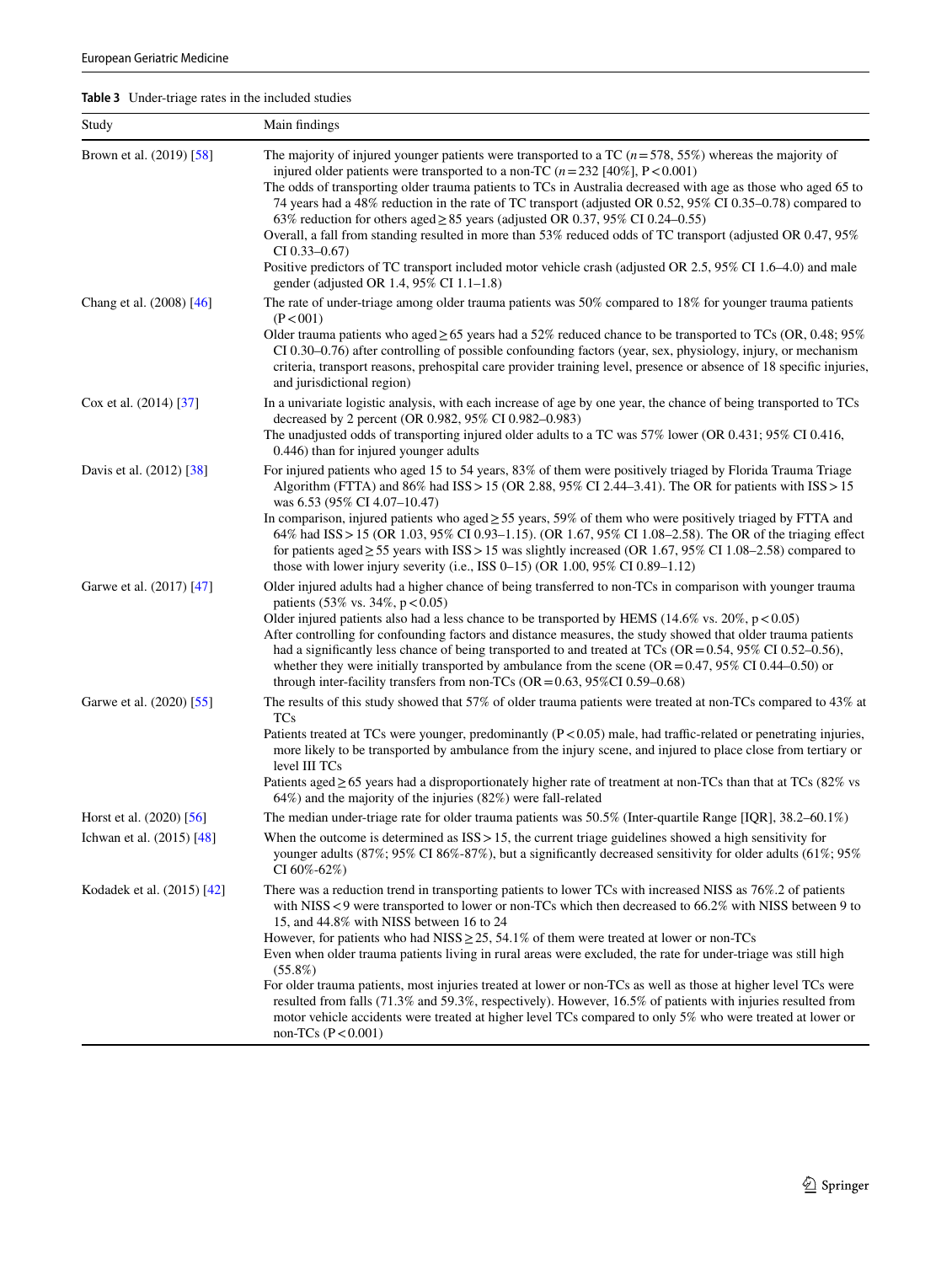# **Table 3** (continued)

| Study                             | Main findings                                                                                                                                                                                                                                                                                                                                                                                                                                                                                                                                                                                                                                                                                                                                                                                                                                                                                                                                                                                                                                                                                                                                                                                                                                                                                                                                                                                                                       |
|-----------------------------------|-------------------------------------------------------------------------------------------------------------------------------------------------------------------------------------------------------------------------------------------------------------------------------------------------------------------------------------------------------------------------------------------------------------------------------------------------------------------------------------------------------------------------------------------------------------------------------------------------------------------------------------------------------------------------------------------------------------------------------------------------------------------------------------------------------------------------------------------------------------------------------------------------------------------------------------------------------------------------------------------------------------------------------------------------------------------------------------------------------------------------------------------------------------------------------------------------------------------------------------------------------------------------------------------------------------------------------------------------------------------------------------------------------------------------------------|
| Meyers et al. (2019) [50]         | The proportion of geriatric patients meeting physiological criteria of the Trauma Triage Destination Plans<br>(TTDP) who were transported to TCs was 24.4% pre-TTDP and 24.4% post-TTDP<br>Few patients bypassed a closer hospital to a TC (pre-TTDP, $12.6\%$ [ $n = 250$ ; 95% CI 11.1–14.1]; post-TTDP,<br>11.9% $[n=282; 95\% \text{ CI} 10.6-13.2]$<br>Even when trauma was within 60 min from a TC, still few patients bypassed to a TC (pre TTDP, 17.9%<br>$[n=220; 95\% \text{ CI } 15.8-20.1]$ ; post-TTDP, 16.7% $[n=248; 95\% \text{ CI } 14.8-18.6]$ )<br>Although no difference was found between the pre- and post-time interval when the trauma occurred more than<br>60 min from a TC (pre-TTDP, 4.0% [n = 30; 95% CI 2.6–5.3]; post-TTDP, 3.9% [n = 34; 95% CI 2.6–5.1]),<br>the rate for transporting patients to a TC declined dramatically when the 60 min threshold was crossed at both<br>intervals (pre-TTDP 13.9% decrease; post-TTDP 12.8% decrease)<br>Increasing age was associated with decreased rates of TC transport $(P<0.05)$ . The rates of TC transport for<br>patients aged 50–59 years pre- and post-TTDP were 30.5% ( $n = 185$ ; 95% CI 26.9–34.2) and 30.7% ( $n = 213$ ;<br>95% CI 24.5–36.9), compared to patients > 80 years pre- and post-TTDP 19.9% (n = 157; 17.09–22.65) and<br>19.5% ( $n = 185$ ; 17.0–22.0; $P < 0.05$ )                                                          |
|                                   | Almost 3% of the entire study population of older trauma patients were transported through HEMS although<br>31% of them met the trauma triage criterion ( $\geq 60$ min from the nearest TC)                                                                                                                                                                                                                                                                                                                                                                                                                                                                                                                                                                                                                                                                                                                                                                                                                                                                                                                                                                                                                                                                                                                                                                                                                                        |
| Nakamura et al. (2012) [51]       | Under-triage rate was relatively constant, but then progressively increased after the age of $\geq 60$ years and<br>reached a rate of 58% to 62.2% among older patients aged > 90 years                                                                                                                                                                                                                                                                                                                                                                                                                                                                                                                                                                                                                                                                                                                                                                                                                                                                                                                                                                                                                                                                                                                                                                                                                                             |
| Newgard et al. (2016) [52]        | The sensitivity and specificity of current trauma triage criteria:<br>For ISS > 15: sensitivity 75.9%, 95% CI 72.3–79.2%; specificity 77.8%, 95% CI 77.1–78.5% (Area Under the<br>Curve (AUC) 0.77 [0.75–0.79]), (146 out of 605 patients were under-triaged)<br>For serious traumatic brain injury: sensitivity 64.5%, 95% CI 60.8–68.2%; specificity 77.4%, 95% CI 76.6–<br>78.1% (AUC 0.71 [0.69-0.73]), (225 out of 634 patients were under-triaged)<br>For serious chest injury: sensitivity 57.2%, 95% CI 52.6–61.7%; specificity 76.5%, 95% CI 75.8–77.3% (AUC<br>0.67 [0.65–0.69]), (194 out of 453 patients were under-triaged)<br>For serious abdominal-pelvic injury: sensitivity 38.6%, 95% CI 32.4–44.9%; specificity 75.6%, 95% CI<br>74.9–76.4% (AUC 0.57 [0.54–0.60]), (143 out of 233 patients were under-triaged)                                                                                                                                                                                                                                                                                                                                                                                                                                                                                                                                                                                                 |
| Newgard, et al. (2019) [43]       | The study showed the poor sensitivity of the current trauma triage criteria as they identified only 117 out of<br>320 patients who had ISS > 15 and those whose injuries required a major non-orthopedic surgery<br>The sensitivity of current trauma triage criteria for older trauma patients was 36.6% (95% CI 31.2–42.0%) and<br>the specificity was 90.1% (95% CI 89.2%-91.0%)<br>Out of the 5021 injured older adults who are included in this study, only 803 (16%) were initially transported to<br>higher-level TC<br>Of the 583 patients who met the current triage criteria, 222 (38.1%) were transported to higher-level TC<br>When measuring triage based on the hospital destination, $114$ patients of 320 who had an ISS > 15 or those<br>who required non-orthopedic surgery were initially transported to a Level I/II TC (sensitivity 35.6%; 95% CI<br>$30.1\% - 41.1\%$<br>Patients who did not have serious injuries or require specialised operations $(n=4701)$ , 689 of them were trans-<br>ported to TCs (specificity, 85.3% [95% CI 84.3%-86.3%])<br>Of patients who were seriously injured but transported to non-TCs $(n=206)$ , 51 (24.8%) of them were ulti-<br>mately transported to higher-level TCs. This resulted in a sensitivity of 50.8% (95% CI 45.0% – 56.6%) and<br>specificity of 84.5% (95% CI 83.5%–85.6%) when the triage is defined by final destination to higher-level<br><b>TCs</b> |
| Phillips et al. (1996) [39]       | Among injured older adults aged $\geq$ 55 years, the sensitivity was 29% with an under-triage rate of 71% while the<br>specificity of the triage criteria was 92.6% with an over-triage of 7.4%<br>Among injured younger adults aged 15–54 years, the sensitivity was 64% with an under-triage rate of 36%<br>while the specificity of the triage criteria was 88.7% with an over-triage of 11.3%. Although the rate of under-<br>triage washelow the target level of not more than 5%, the study argued that this rate is comparable to the<br>results of other studies<br>The rate of under-triage among older trauma patients increased with age; reaching a rate of 81.9% for those<br>$aged \geq 85$ years<br>According to the mechanism of injury, the triage criteria were highly sensitive to gunshot wounds (under-triage<br>rate of 5%) and significantly less sensitive to falls (under-triage rate of 94.3%)                                                                                                                                                                                                                                                                                                                                                                                                                                                                                                            |
| Pracht et al. (2011) [40]         | The rates of TC treatment decreased with age as 50.31% of patients aged 65 to 74 years were treated at TCs<br>compared to 35.85% among patients aged 75 years to 84 years and 27.19% among patients aged $\geq$ 85 years                                                                                                                                                                                                                                                                                                                                                                                                                                                                                                                                                                                                                                                                                                                                                                                                                                                                                                                                                                                                                                                                                                                                                                                                            |
| Staudenmayer et al. $(2013)$ [53] | Older trauma patients were significantly under-triaged in pre-hospital care $(32.8\%$ of patients with ISS > 15<br>were under-triaged)<br>When under-triage is defined to include all patients transported to non-TCs either they had ISS > 15 or a proce-<br>dure including interventional radiology or non-orthopedic surgery, the rate of under-triage increased to 44%                                                                                                                                                                                                                                                                                                                                                                                                                                                                                                                                                                                                                                                                                                                                                                                                                                                                                                                                                                                                                                                          |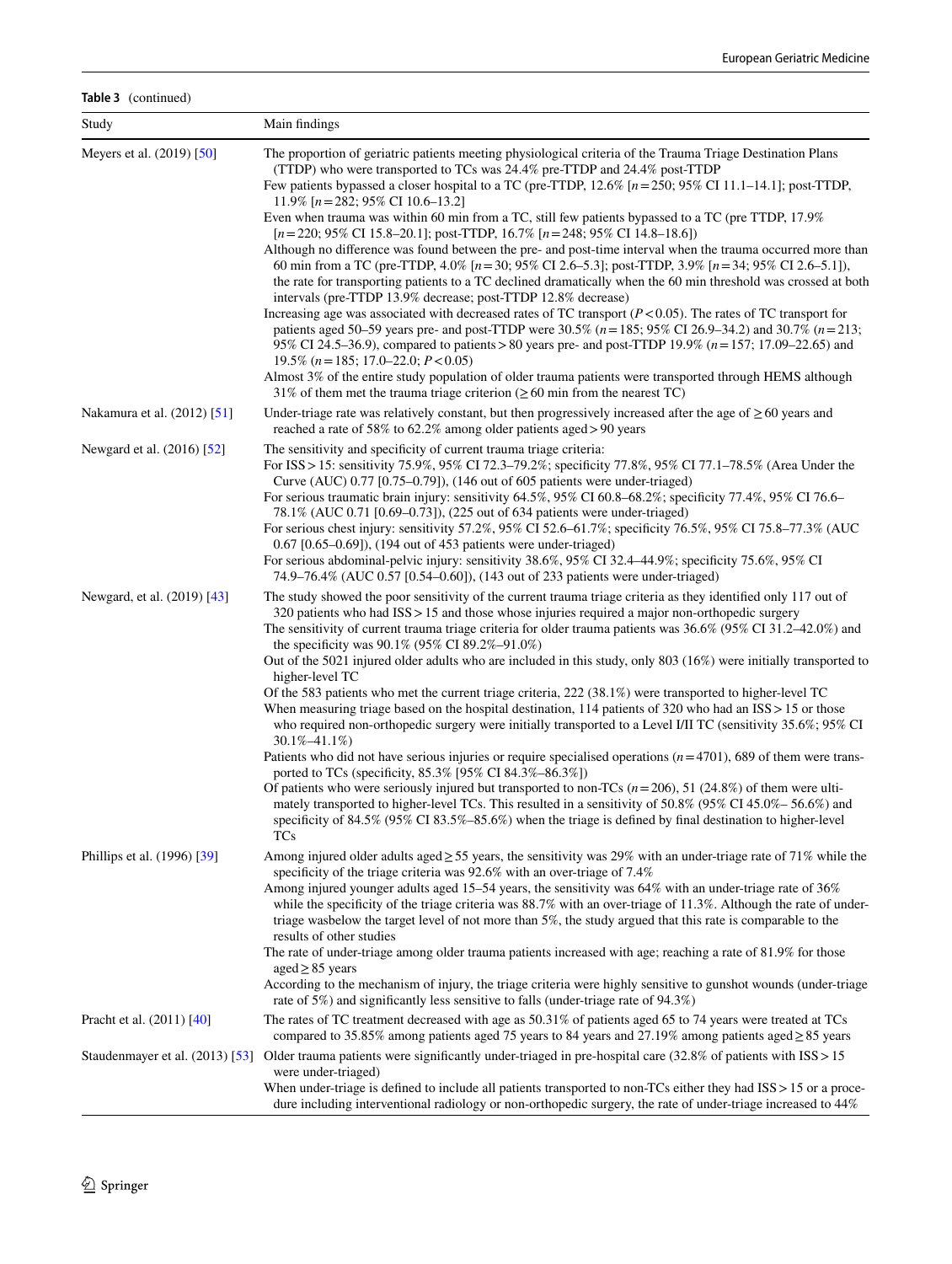| <b>Table 3</b> (continued)     |                                                                                                                                                                                                                                                                                                                      |
|--------------------------------|----------------------------------------------------------------------------------------------------------------------------------------------------------------------------------------------------------------------------------------------------------------------------------------------------------------------|
| Study                          | Main findings                                                                                                                                                                                                                                                                                                        |
| Uribe-Leitz et al. (2020) [57] | For trauma patients aged $\geq 65$ years old, 26.5% of them were treated at TCs compared to 73.5% at non-TCs<br>The rate of under-triage for patients with $ISS > 15$ was $46.3\%$<br>The rate of under-triage increased with age; reaching $57\%$ for patients aged > 80 years (OR 1.52; $95\%$ CI<br>$1.52 - 1.61$ |

the same country have diferent trauma triage tools, which makes it difficult to cover all of them in this review.

A study from the USA showed that the sensitivity of current trauma triage criteria to identify major trauma (ISS>15) and need for TC care was 61% for patients aged  $\geq$  70 years compared to 87% for younger patients [\[48\]](#page-15-26). Another study highlighted a sensitivity of almost 76% in identifying major trauma for patients aged  $\geq$  65 years [[52\]](#page-15-22). However, research in Australia has shown that the Victorian trauma triage tool can identify major trauma among older patients as efectively as it can for younger patients with sensitivity rates of 96% [\[37\]](#page-15-28).

There are factors that could adversely affect meeting some criteria of the triage tool for older trauma patients such as physiological criteria [\[47](#page-15-20), [49,](#page-15-31) [54](#page-15-30), [55](#page-15-23)], comorbidities [\[55](#page-15-23)], injury pattern and mechanism [[39](#page-15-32), [41](#page-15-15), [53](#page-15-27), [58\]](#page-16-1) (Table [4](#page-9-0)). Distance could also afect the time to get the patient to a TC, which is used as a criterion for TC transport in some triage tools [[47,](#page-15-20) [55,](#page-15-23) [57\]](#page-16-0) (Table [4](#page-9-0)).

#### **Developing specifc trauma triage criteria**

Some scholars have argued that all trauma systems and centres should have specifc and efective guidelines for triaging and managing older trauma patients [\[49](#page-15-31)]. This has led to further research focusing on the development of specifc trauma triage guidelines for older people. Some studies modifed the current trauma triage guidelines while others developed separate and specifc triage criteria for older trauma patients.

Applying age (age boundary of  $> 55$  years) as a mandatory triage criterion in the trauma triage tool was shown to signifcantly increase the rates of over-triage as one additional patient with severe injury  $(ISS > 15)$  was identified for every 60–65 patients with less severe injuries to be transported to TCs [\[51](#page-15-29)]. However, applying the Systolic Blood Pressure (SBP)<110 mm Hg instead of the SBP<90 mm Hg for triaging older trauma patients in prehospital care decreased the under-triage rate by 4% and increased the overtriage rate by  $4\%$  [[36\]](#page-15-14). As the risk of death for older trauma patients who had a SBP<110 mm Hg is similar to those who had a  $SBP < 90$  mm Hg, this finding may require the application of this criterion for the direct transportation of these patients to TCs [\[36](#page-15-14)]. Furthermore, for trauma patients aged≥70 years, applying the criterion of Glasgow Coma Scale (GCS)  $\leq$  14 instead GCS  $\leq$  13 increased the sensitivity rate of the triage tool in this population from 50.7 (95% CI 47.5–53.9) to 59.2% (95% CI 56.1–62.3) with a similar specificity rate to the criterion  $GCS \le 13$  in younger adults (85.1% [95% CI 84.6–85.7] vs. 85% [95% CI 84.6–85.4], respectively) [[54\]](#page-15-30).

Some other studies developed separate and specific trauma triage criteria for older adults. For example, Newgard et al. [\[52](#page-15-22)] developed an alternative trauma triage tool for trauma patients aged  $\geq$  65 years that, compared to current adult trauma triage guidelines, showed better sensitivity in identifying major trauma  $(ISS > 15)$  (92% vs. 76%) but significantly less specificity (42% vs. 78%). Furthermore, Newgard and colleagues [\[43](#page-15-17)] developed a clinical decision rule for triaging older trauma patients which aligned the current triage criteria with geriatric-specifc physiology and comorbidity criteria. The overall sensitivity of this decision rule was 90%, however, it had signifcantly low specifcity  $(17%)$  to identify injured older adults who had an ISS > 15 or those who require major non-orthopaedic surgery. Adding the use of anticoagulants in the decision rule was not shown to be a good predictor of high-risk patients when compared to current triage criteria, geriatric-specifc physiologic measures, and comorbidities [\[43](#page-15-17)]. However, the geriatric-specifc trauma triage guidelines developed by the Trauma Committee of the Ohio Emergency Medical Services Board showed increased sensitivity for patients aged $\geq$  70 years compared to current adult trauma triage criteria (93% vs. 61%) and decreased specifcity (49% vs. 61%) [\[48](#page-15-26)]. Furthermore, the performance of this developed triage tool in geriatric trauma patients was similar to the performance of the current triage tool in younger trauma patients (sensitivity: 93% vs. 87%, and specifcity: 49% vs. 44%, respectively) [\[48](#page-15-26)]. Nevertheless, using the cut-off point of  $\geq$  70 years represents a major limitation in this triage tool as a previous study has shown that under-triage issues can begin as early as the age of 50 years [\[46\]](#page-15-25).

#### **Trauma triage destination compliance**

'Destination compliance' is defned as access to the highest level of trauma services for patients who meet the prehospital trauma triage criteria. An example of this is that if a trauma patient with a GCS 8 was assessed by a paramedic to have severe injury and met the triage criteria for TC transport, he/she was actually transported to a TC. In this section,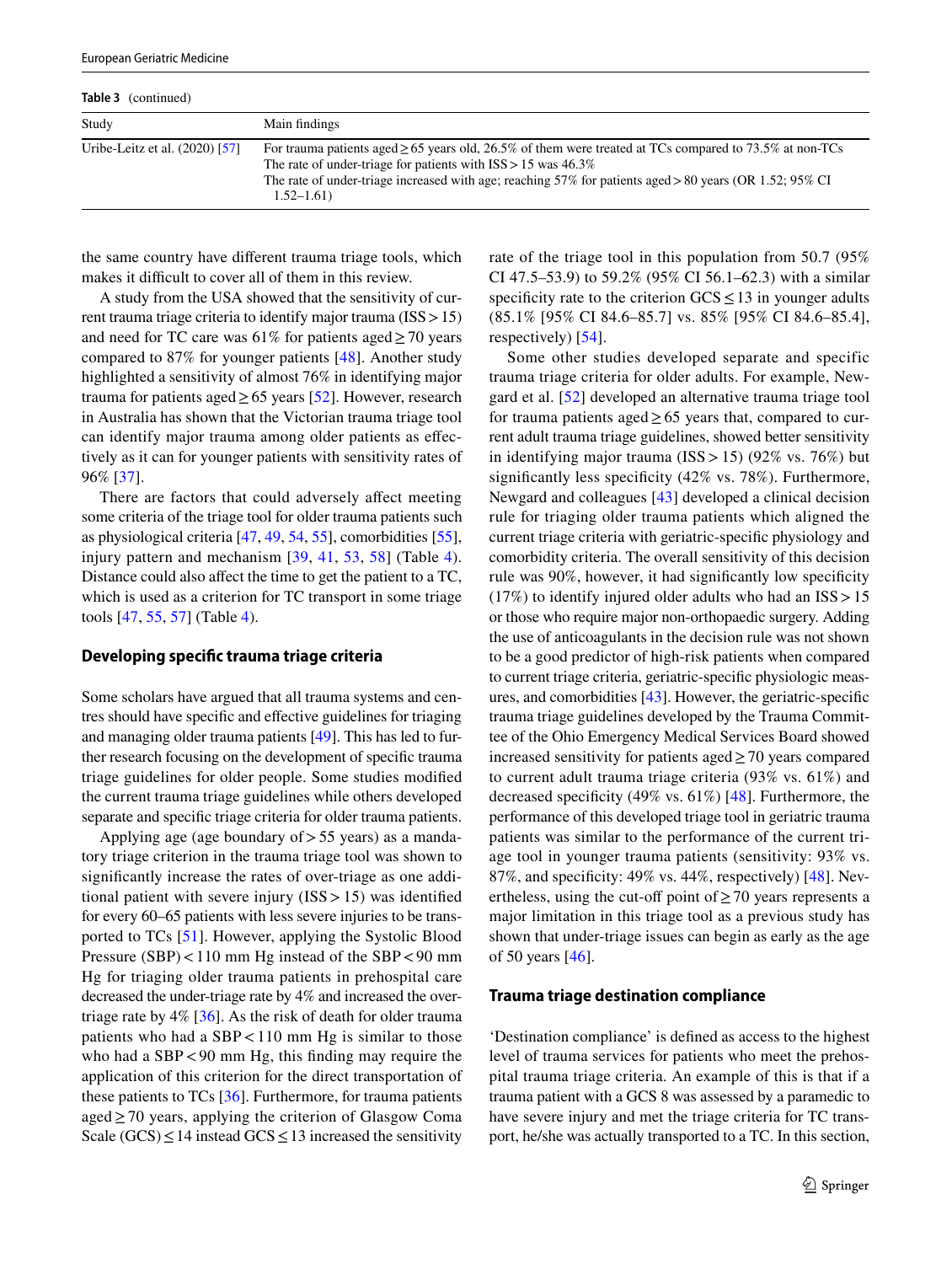<span id="page-9-0"></span>**Table 4** Factors Afecting Accurate Prehospital Trauma Triage Decisions

| Factors                                                                                                   | Findings                                                                                                                                                                                                                                                                                                                                                                                                                                                                                                                                                                                                                                                                                                                                                                                                                                                                               |
|-----------------------------------------------------------------------------------------------------------|----------------------------------------------------------------------------------------------------------------------------------------------------------------------------------------------------------------------------------------------------------------------------------------------------------------------------------------------------------------------------------------------------------------------------------------------------------------------------------------------------------------------------------------------------------------------------------------------------------------------------------------------------------------------------------------------------------------------------------------------------------------------------------------------------------------------------------------------------------------------------------------|
| Factors related to the effectiveness of prehospital trauma triage criteria                                |                                                                                                                                                                                                                                                                                                                                                                                                                                                                                                                                                                                                                                                                                                                                                                                                                                                                                        |
| Physiological variables (Systolic Blood Pressure [SBP], Heart Rate<br>[HR], and Glasgow Coma Scale [GCS]) | Systolic Blood Pressure and Heart Rate:<br>Trauma patients aged $\geq$ 55 treated at TCs were more likely ( $p$ < 0.05) to<br>present with hypovolemic shock (whether the SBP was $< 110$ mm Hg<br>or <90 mm Hg) than those treated at non-TCs ( $p < 0.0001$ ) [55]<br>Older trauma patients aged $> 55$ years, compared to their younger<br>counterparts, were significantly less likely to experience shock<br>(SBP < 90 mm Hg) (SBP, mm Hg, mean [± Standard Deviation<br>(SD)]:144 [33] vs. 131 [29]) and also less likely to have tachycardia<br>(HR, beat per minute, mean $[\pm SD]$ : 82.7 [20] vs. 91.7 [25]) [47]<br>This is consistent with other research findings which found decreasing<br>rates of older patients aged > 65 years presenting with hypotension<br>(SBP < 90 mm Hg) and tachycardia (HR > 100 beats per minute) [49]                                     |
|                                                                                                           | Glasgow Coma Scale:<br>Trauma patients aged $\geq$ 55 treated at TCs were more likely ( $p$ < 0.05)<br>to present with lower GCS $(GCS < 9)$ than those treated at non-TCs<br>$(p < 0.0001)$ [55]<br>Older trauma patients aged $> 55$ years, compared to their younger<br>counterparts, had higher GCS (GCS mean $[\pm SD]$ : 14.2 [2.4] vs. 13.6<br>$[3.5]$ $[47]$<br>Applying the GCS $\leq$ 13 for trauma patients aged $\geq$ 70 years had much<br>worse sensitivity; decreasing the sensitivity rate by $35\%$ ; from $85.7\%$<br>(95% CI 84.1–87.2) in younger adults to 50.7% (95% CI 47.5–53.9) in<br>older adults [54]. However, its application had higher specificity for<br>older patients compared to younger adults; increasing the specific-<br>ity rate by 8.8%; from $85\%$ (95% CI 84.6–85.4) in younger adults to<br>93.8% (95% CI 93.4–94.2) in older adults [54] |
| Comorbidities                                                                                             | Patients aged $\geq$ 55 years treated at non-TCs were shown to have a<br>slightly higher prevalence of comorbidities (44.7% vs 42.3%) notably<br>the higher prevalence of preexisting cardiac-related diseases (29.1% vs<br>$25.6\%$ ) ( $p < 0.0001$ ) [55]                                                                                                                                                                                                                                                                                                                                                                                                                                                                                                                                                                                                                           |
| Distance                                                                                                  | Trauma patients aged $\geq$ 55 years and treated at TCs were injured in<br>places close to these centres [55]<br>Compared to younger adults, older trauma patients suffered injuries in<br>places that were slightly further from TTCs (47 miles vs 44 miles)<br>[47]<br>For trauma patients aged $\geq 65$ years, distance was shown to impact<br>prehospital trauma triage as older patients who lived $>$ 30 miles from a<br>TC has 37% higher odds of under-triage (OR 1.37; 95% CI 1.15–1.40)<br>compared to those who lived within 15 miles [57]. Furthermore, for<br>patients with $ISS > 15$ , the association between age and under-triage<br>was more pronounced for patients living $>$ 30 miles from a TC;<br>increasing the odds of under-triage by $64\%$ for patients aged $> 80$ years<br>(OR 1.64; 95% CI 1.53–1.76) [57]                                             |

we are going to discuss the rates of destination compliance and the possible contributing factors leading to destination non-compliance for older trauma patients meeting the prehospital triage criteria.

#### **Destination compliance and current triage criteria**

For injured patients meeting current triage criteria, there was a constant decrease in the rate of destination compliance with increasing age [[37](#page-15-28), [50](#page-15-21), [51](#page-15-29)]. Trauma patients aged>60 years had a greater under-triage rate when defned by hospital destination; indicating that older trauma patients meeting the triage criteria were not as likely to be transported to TCs [[51\]](#page-15-29). In Australia, 67% of older confrmed major trauma patients who met the triage criteria were transported to a TC in comparison with 88% of younger patients [[37\]](#page-15-28). In the USA, older trauma patients, when they met the triage criteria, were only half as likely as younger adults to be transported to designated TCs [\[46](#page-15-25)]. More recent evidence from the USA also showed that of all older trauma patients meeting the triage criteria, only 38% were transported to level I/II TCs [\[43](#page-15-17)]. Signifcantly high rates of under-triage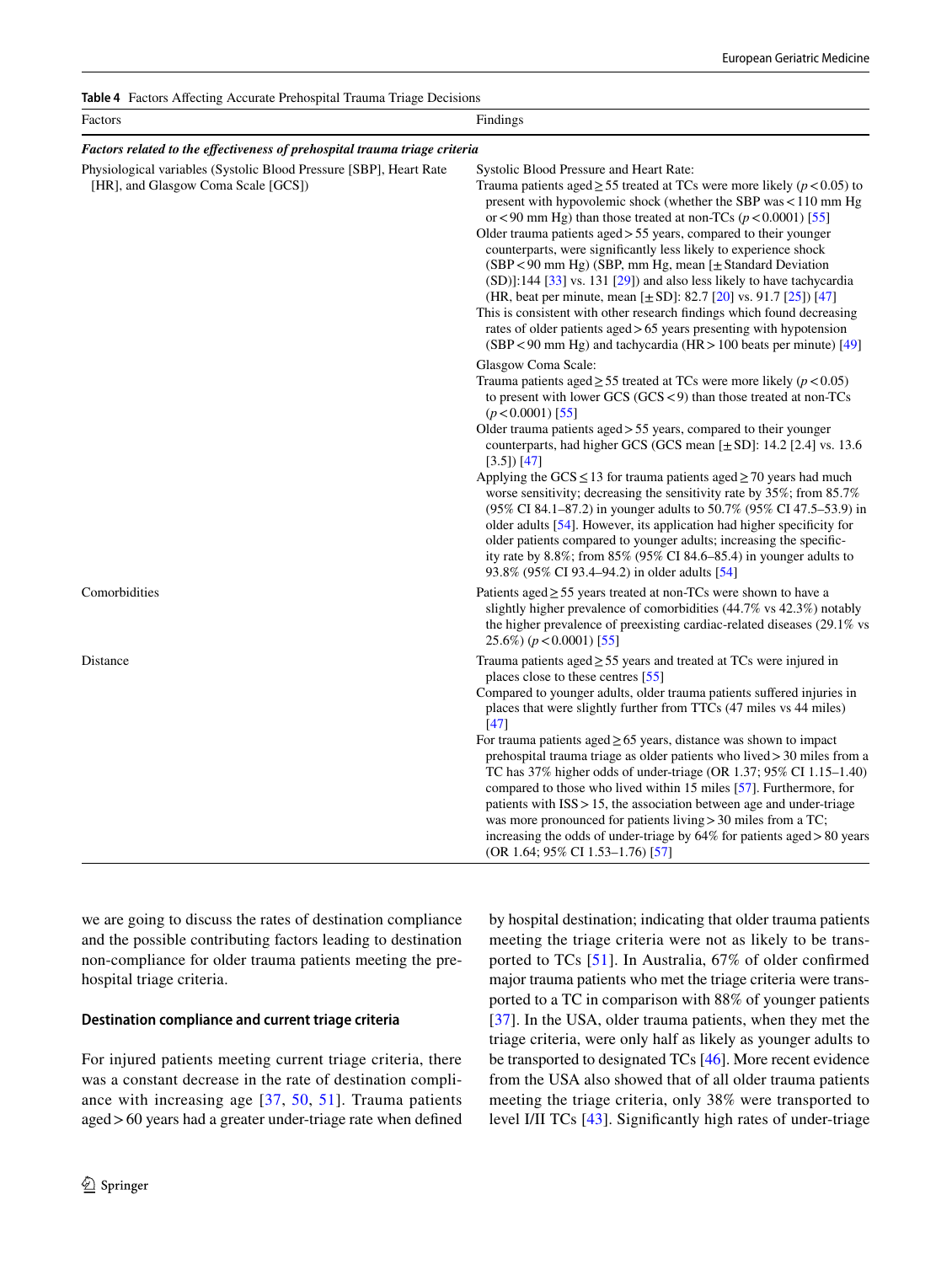| <b>European Geriatric Medicine</b> |  |
|------------------------------------|--|
|                                    |  |

|  | Table 4 (continued) |
|--|---------------------|
|--|---------------------|

| Factors                                               | Findings                                                                                                                                                                                                                                                                                                                                                                                                                                                                                                                                                                                                                                                                                                                                                                                                                                                                                                                                                                                                                                                                                                                                                                                                                                                                                                                                                                                                                                                                                                                                                                                                                                                                                                                                                                                                                |
|-------------------------------------------------------|-------------------------------------------------------------------------------------------------------------------------------------------------------------------------------------------------------------------------------------------------------------------------------------------------------------------------------------------------------------------------------------------------------------------------------------------------------------------------------------------------------------------------------------------------------------------------------------------------------------------------------------------------------------------------------------------------------------------------------------------------------------------------------------------------------------------------------------------------------------------------------------------------------------------------------------------------------------------------------------------------------------------------------------------------------------------------------------------------------------------------------------------------------------------------------------------------------------------------------------------------------------------------------------------------------------------------------------------------------------------------------------------------------------------------------------------------------------------------------------------------------------------------------------------------------------------------------------------------------------------------------------------------------------------------------------------------------------------------------------------------------------------------------------------------------------------------|
| Injury-related factors (injury pattern and mechanism) | Injury pattern:<br>Patients aged $\geq$ 55 years who were treated in TCs had a higher incidence<br>of serious injuries to head, chest and abdomen (i.e. Abbreviated Injury<br>Scale [AIS] $\geq$ 3) ( $p$ < 0.0001) whereas for those treated at non-TCs, a<br>higher incidence of serious extremity injuries was reported (i.e. long<br>bone fractures [humerus or femur] but pelvic fractures were more<br>likely to be treated at TCs) $(p < 0.0001)$ [55]                                                                                                                                                                                                                                                                                                                                                                                                                                                                                                                                                                                                                                                                                                                                                                                                                                                                                                                                                                                                                                                                                                                                                                                                                                                                                                                                                           |
|                                                       | Mechanism of injury:<br>Patients aged $\geq$ 55 years who were treated in TCs predominantly had<br>motor vehicle accidents ( $p < 0.0001$ ) [55]. Those treated at non-TC<br>predominantly (82%) had fall-related injuries [55]<br>Vehicle crashes were a predictor of TC transport for trauma patients<br>aged $\geq$ 55 years (OR 3.39, CI 2.79–4.11) [41]<br>Evidence from Australia also showed that one of the positive predictors<br>of TC transport was motor vehicle accidents (adjusted OR 2.5, 95% CI<br>$1.6 - 4.0$ [58]<br>The rates of falls increased with age $(12\% \text{ of patients aged } 16-25 \text{ years})$<br>vs. 77% of patients aged > 65 years) whereas the rates of motor vehicle<br>collisions increased with age (52% of patients aged 16–25 years vs.<br>16% of patients aged > 65 years) [49]<br>Most of injuries among older adults aged $\geq 65$ years occurred at home<br>usually due to falls from standing height (62%) which was the most<br>common mechanism of injury among this population [58]. Falls from<br>standing was shown to decrease the odds of TC transport by 53%<br>(adjusted OR 0.47, 95% CI 0.33-0.67) [58]<br>Most $(63\%)$ of older trauma patients aged > 55 who had falls were trans-<br>ported to non-TC [53]<br>Another nationwide research in the USA showed that 71.3% of older<br>trauma patients who were transported to non-TC had falls as their<br>mechanism of injury [42]<br>The sensitivity of prehospital trauma triage criteria, according to the<br>mechanism of injury, is significantly poor to falls (94% under-triage)<br>[39]<br>Falls has a significant impact on the population of injured older adults<br>as it is responsible for 70% of their hospitalisation and 45% of the<br>resulted major trauma among this population [39] |

was identifed in older trauma patients whose closest facility was non-TC whether it had less than 200 beds or had 200 or more beds (adjusted OR 4.48, *P*<0.001; adjusted OR 8.53,  $P < 0.001$ , respectively) [[56](#page-16-4)].

For older trauma patients meeting the physiological criteria of the prehospital triage tool, another piece of more recent evidence showed that only 24% of hypotensive patients (SBP<90 mmHg), 22.6% of those who had an abnormal respiratory rate  $(< 10$  or  $> 29$  breaths per minute), and 26% of those who had a GCS<13 were transported to a TC [\[50\]](#page-15-21). With respect to distance, even when older patients were injured in places close to a TC, they were less likely to be transported to these centres than younger adults [\[47](#page-15-20)]. Indeed, 55.8% of older trauma patients living in urban regions were transported to lower or non-TCs [[42\]](#page-15-16).

# **Destination compliance and developed geriatric‑specifc triage criteria**

Caterino et al. [\[45](#page-15-19)] found that developing geriatric-specifc triage criteria signifcantly improved the identifcation of trauma, however, the rate of initial transportation only increased by 1% while the rate of initial transportation and inter-hospital transfers increased by 2%; indicating an issue of destination non-compliance for patients meeting the triage criteria. In the USA, only 47% of older patients who met the geriatric-specifc trauma triage criteria were initially transported to level I/II TCs and 59% were ultimately transported to these centres [[44\]](#page-15-33). Of those, patients who lived in regions with level I/II TCs had the highest rates of being transported to these centres whereas patients in regions with level III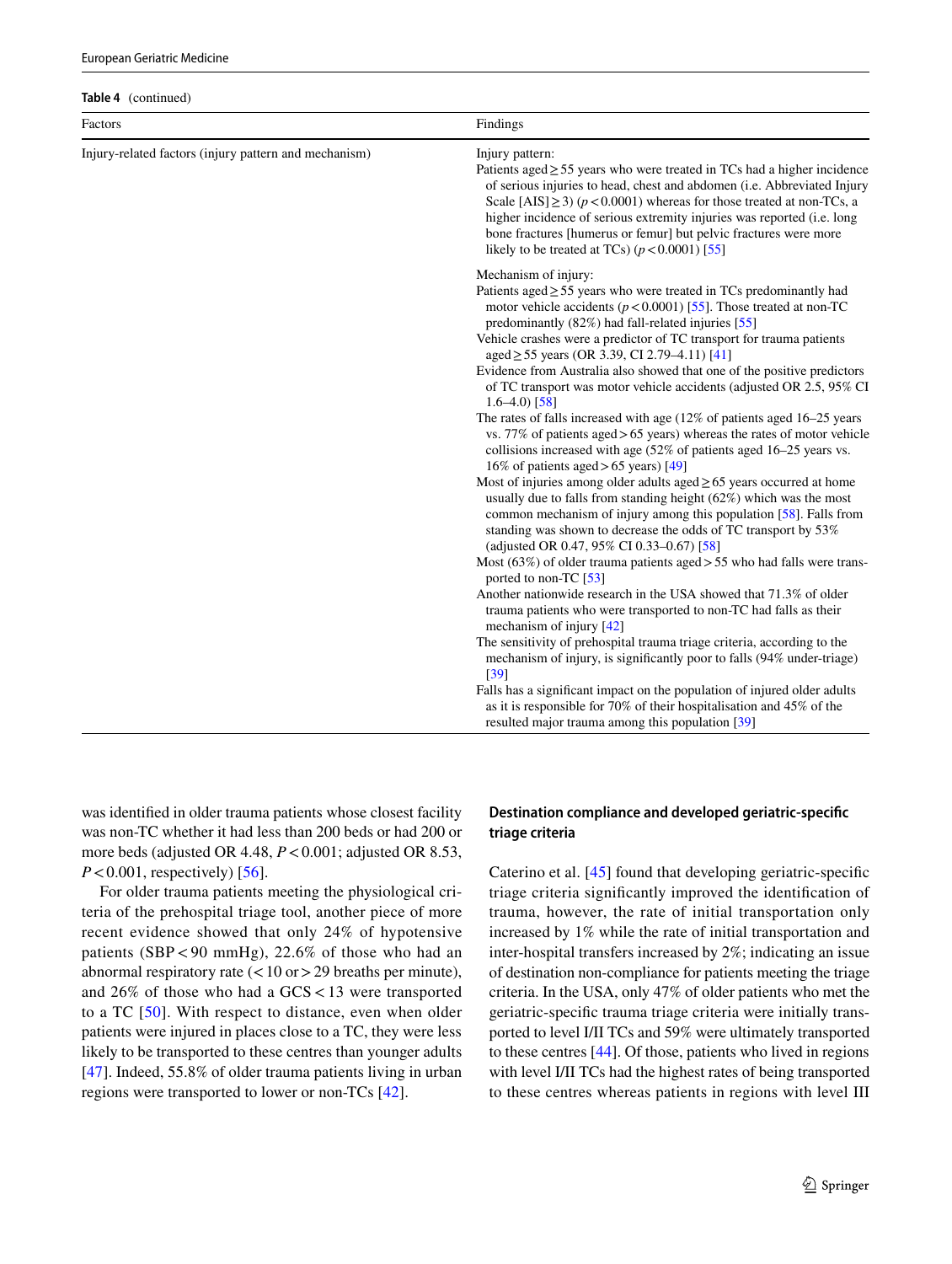| Table 4 (continued)                                                                                                                                                                |                                                                                                                                                                                                                                                                                                                                                                                                                                                                                                                                                                                                                                                                                                                                                                                                                                                                                                                                                                                                                                                                                                                                                                                                                                                                                                                                                                                                                                                                                                                                                                                                                                                                                                                                                                                                                                                                                                                                                                                                                                                                                                                                                                                                                                                                                                                                                                                                 |  |
|------------------------------------------------------------------------------------------------------------------------------------------------------------------------------------|-------------------------------------------------------------------------------------------------------------------------------------------------------------------------------------------------------------------------------------------------------------------------------------------------------------------------------------------------------------------------------------------------------------------------------------------------------------------------------------------------------------------------------------------------------------------------------------------------------------------------------------------------------------------------------------------------------------------------------------------------------------------------------------------------------------------------------------------------------------------------------------------------------------------------------------------------------------------------------------------------------------------------------------------------------------------------------------------------------------------------------------------------------------------------------------------------------------------------------------------------------------------------------------------------------------------------------------------------------------------------------------------------------------------------------------------------------------------------------------------------------------------------------------------------------------------------------------------------------------------------------------------------------------------------------------------------------------------------------------------------------------------------------------------------------------------------------------------------------------------------------------------------------------------------------------------------------------------------------------------------------------------------------------------------------------------------------------------------------------------------------------------------------------------------------------------------------------------------------------------------------------------------------------------------------------------------------------------------------------------------------------------------|--|
| Factors                                                                                                                                                                            | Findings                                                                                                                                                                                                                                                                                                                                                                                                                                                                                                                                                                                                                                                                                                                                                                                                                                                                                                                                                                                                                                                                                                                                                                                                                                                                                                                                                                                                                                                                                                                                                                                                                                                                                                                                                                                                                                                                                                                                                                                                                                                                                                                                                                                                                                                                                                                                                                                        |  |
| Other factors not related to trauma triage criteria affecting accurate prehospital triage decisions                                                                                |                                                                                                                                                                                                                                                                                                                                                                                                                                                                                                                                                                                                                                                                                                                                                                                                                                                                                                                                                                                                                                                                                                                                                                                                                                                                                                                                                                                                                                                                                                                                                                                                                                                                                                                                                                                                                                                                                                                                                                                                                                                                                                                                                                                                                                                                                                                                                                                                 |  |
| Socioeconomic factors (sex, age, ethnicity, household income, popula- For trauma patients aged ≥ 55 years, sex, race, median household<br>tion density, and geographical location) | income, NISS injury severity, geographic location, mechanism of<br>injury, and number of chronic conditions were statistically signifi-<br>cant predictors of TC transport $(p < 0.0001)$ except primary payer<br>$(p=0.099)$ [41]<br>The socioeconomic factors identified as predictors of TC transport for<br>trauma patients aged $\geq$ 55 years included Asian/Pacific and Hispanic<br>race/ethnicity (OR 2.51, CI 1.92-3.27; OR 1.1, CI 0.86-1.42), highest<br>median household income (OR 1.24, CI 1.01–1.52), and high popula-<br>tion density (OR 1.32, CI 1.12–1.55; OR 3.2, CI 2.68–2.83) [41]<br>The socioeconomic factors identified as predictors of non-TC transport<br>for trauma patients aged $\geq$ 55 years included older age groups (OR<br>0.92, CI 0.76-1.11; OR 0.79, CI 0.64-0.96; OR 0.77, CI 0.63-0.95),<br>females (OR 0.65, CI 0.57–0.74), Black and "other" race (OR 0.75, CI<br>$0.0.56-1.0$ ; OR 0.96, CI 0.77-1.20), lower median household income<br>(OR 0.76, CI 0.62-0.93; OR 0.86, CI 0.71-1.05), low population den-<br>sity (OR 0.96, CI 0.67–1.36; OR 0.89, CI 0.53–1.51), and number of<br>chronic conditions (OR 0.89, CI 0.87-0.91); indicating a risk of bias<br>which needs further assessment and investigation [41]<br>For trauma patients $\text{aged} > 65$ years, higher under-triage rates were<br>identified in rural areas which have limited access to a TC [56]. The<br>regions with low under-triage rates tended to have higher population<br>density compared to regions with middle or high under-triage rates. It<br>also, at the patient level, had more racial and ethnic diversity, higher<br>injury severity, high rates of treatment at a TC [56]<br>For trauma patients aged $\geq 65$ years, female patients had increased<br>odds of under-triage (OR 1.09; 95% CI 1.07-1.11). Hispanic patients<br>(OR 1.33; 95% CI 1.25–1.41) and Asian patients (OR 1.28; 95% CI<br>1.21–1.35) also had higher odds of under-triage compared with white<br>patients [57]<br>Evidence from Australia also showed that one of the positive predictors<br>of TC transport was the male sex (adjusted OR 1.4, 95% CI 1.1–1.8)<br>$\sqrt{58}$<br>Among trauma patients aged $\geq$ 55 years, those who were treated at non-<br>TCs were older (i.e. $\geq$ 65 year) compared to the patients treated at TCs<br>$(82\% \text{ vs } 64\%)$ [55] |  |
| Patient or relative choice                                                                                                                                                         | Seventy-three percent of hospital selections for older trauma patients<br>were driven by patient or relative choice, however, there were incon-<br>sistent findings regarding the benefits this may confer in terms of                                                                                                                                                                                                                                                                                                                                                                                                                                                                                                                                                                                                                                                                                                                                                                                                                                                                                                                                                                                                                                                                                                                                                                                                                                                                                                                                                                                                                                                                                                                                                                                                                                                                                                                                                                                                                                                                                                                                                                                                                                                                                                                                                                          |  |
|                                                                                                                                                                                    | improving care for older patients [52]                                                                                                                                                                                                                                                                                                                                                                                                                                                                                                                                                                                                                                                                                                                                                                                                                                                                                                                                                                                                                                                                                                                                                                                                                                                                                                                                                                                                                                                                                                                                                                                                                                                                                                                                                                                                                                                                                                                                                                                                                                                                                                                                                                                                                                                                                                                                                          |  |
| Paramedic-related factors (training, familiarity with protocols, pos-<br>sible ageism, and feeling unwelcomed)                                                                     | Surveys of prehospital personnel have shown that insufficient training<br>in the management of injured older victims (20%), lack of familiarity<br>with protocols $(10\%)$ , age bias (such as feeling older people are not<br>worth the extra expenditure [5%] and poor prognoses [2%]), and feel-<br>ing unwelcomed when bringing patients to a TC (2%) are other pos-<br>sible factors explaining destination non-compliance for older patients<br>who meet the triage criteria [46]                                                                                                                                                                                                                                                                                                                                                                                                                                                                                                                                                                                                                                                                                                                                                                                                                                                                                                                                                                                                                                                                                                                                                                                                                                                                                                                                                                                                                                                                                                                                                                                                                                                                                                                                                                                                                                                                                                         |  |

TCs had the lowest rates of higher-level TC transport [\[44](#page-15-33)]. This means that patients in regions with no TCs had a better chance for level I or II TC transport either initially or ultimately than those in regions with level III TCs [\[44](#page-15-33)].

#### **Factors leading to destination non‑compliance**

It is still unclear which factors have led to under-triage among older trauma patients; reduced sensitivity of the triage guidelines or factors such as ageism, patient choice, or other inherent variations relevant to indications of severe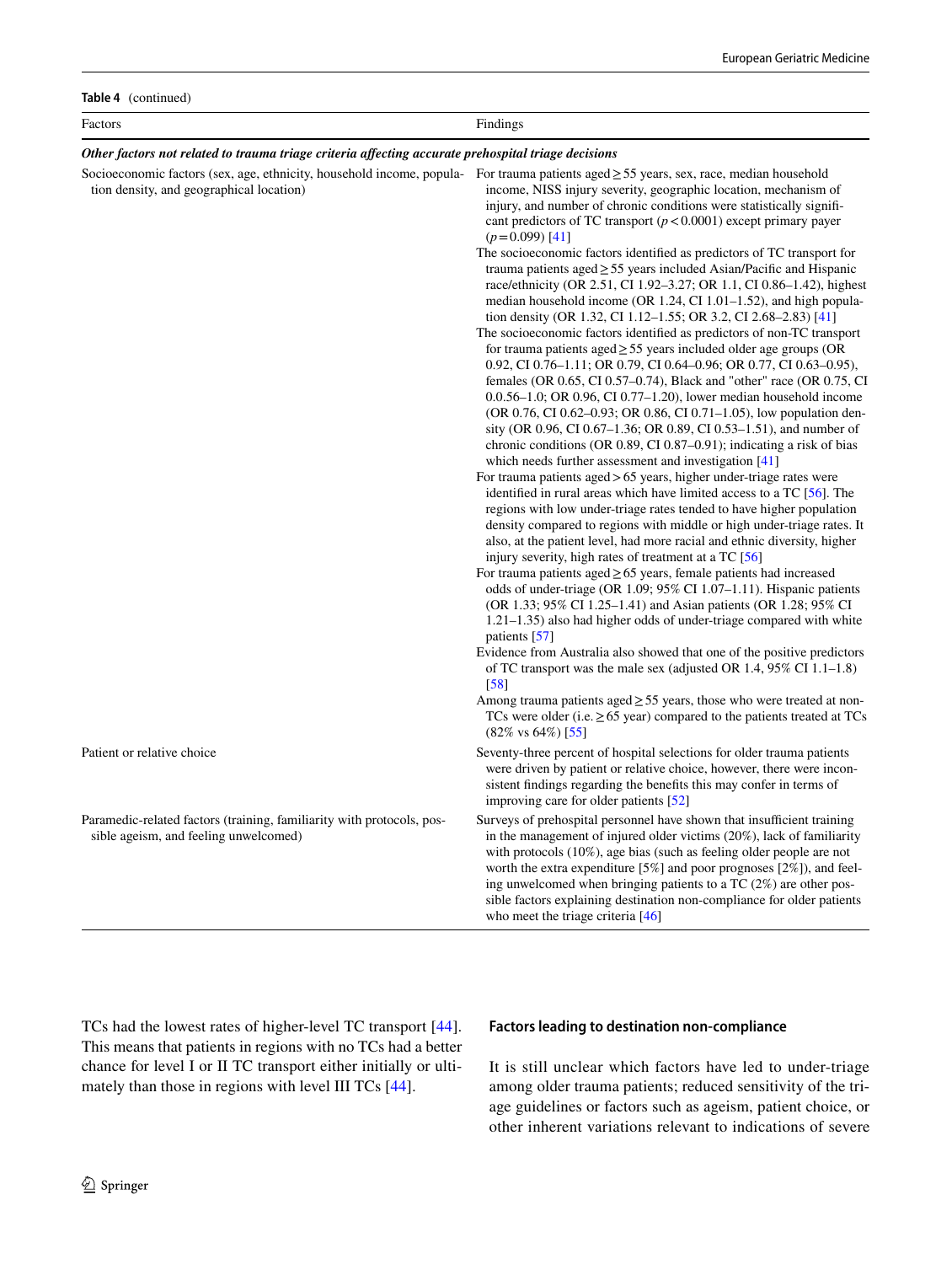trauma in this population [\[51](#page-15-29)]. It is also argued that decisionmaking during the triage of older trauma patients could be afected by paramedics' subjective judgments [\[37](#page-15-28)].

One of the possible factors leading to destination noncompliance for older trauma patients is patient or relative choice as evidence showed that most hospital selections were driven by the choice of the patient or relative [\[52\]](#page-15-22) (Table [4\)](#page-9-0). However, there were inconsistent fndings regarding the benefts this may confer in terms of improving care for older patients [\[52](#page-15-22)]. Furthermore, the assessment of socioeconomic factors showed a possibility of bias with respect to ethnicity, age, and sex (towards female sex) which needs more rigorous assessment and investigation [\[41,](#page-15-15) [55](#page-15-23)[–57\]](#page-16-0) (Table [4\)](#page-9-0). Additionally, surveys of paramedics showed other paramedic-related factors which could impact appropriate triage decisions for older trauma patients including insufficient training, unfamiliarity with protocols, possible ageism, and feeling unwelcomed when bringing patients to a TC [[46\]](#page-15-25) (Table [4](#page-9-0)).

#### **Trauma triage and outcomes**

Older patients had significantly higher mortality than younger adults following injury [[37,](#page-15-28) [47\]](#page-15-20). The odds of death for trauma patients increased by 8% for each year at the age cut-off > 55 years (OR 1.08;  $95\%$  CI 1.07–1.09) [[37](#page-15-28)]. This is consistent with other research fndings which found increasing mortality rates with age  $[39, 40]$  $[39, 40]$  $[39, 40]$  $[39, 40]$  $[39, 40]$ ; highlighting the need for a better understanding of trauma outcomes for older patients. Larger proportion of older patients died at non-TCs  $(32\%)$  than TCs  $(20\%)$  [[37](#page-15-28)]. The lower odds of transporting older trauma patients to TCs was associated with 1.7 times increased likelihood of their in-hospital deaths (95% CI 1.04–2.7) [\[58](#page-16-1)]. Under-triaged older trauma patients, compared to younger adults, had higher rates of mortality (21% vs. 6%), disability (22% vs. 6%), and complications (39% vs. 23%) [[49\]](#page-15-31).

#### **Benefts of trauma centre access**

A recent study by Garwe et al. [\[55\]](#page-15-23) found contradicting evidence as the TC treatment for patients aged  $\geq$  55 years was associated with longer in-hospital stay (mean [SD], 7.6 (7.2) vs 5.8 (5.6),  $p < 0.0001$ ) and had higher un-adjusted mortality (10.2% vs.  $7.5\%$ ,  $p < 0.0001$ ) than those treated at non-TCs [[55\]](#page-15-23). In the multivariate Cox regression analyses, treatment at TCs was signifcantly associated with a lower likelihood of death within the frst 7-days after adjusting for potential confounding factors and this effect was much stronger for patients aged 55 to 64 years (Hazard Ratio [HR] 0.45, 95% CI 0.36–0.56) compared to those aged  $\geq$  65 years (HR 0.65, 95% CI 0.58–0.73) [[55](#page-15-23)]. The protective efect for treating patients at TCs was also observed in those who

survived beyond 7 days (HR 0.69, 95% CI 0.56–0.83) [\[55](#page-15-23)]. Furthermore, after adjusting for potential confounders, transfer to TCs was associated with signifcantly lower 30-day mortality for patients aged 55 to 64 years (HR 0.36, 95% CI 0.27–0.49) and also for those aged  $\geq$  65 years (HR 0.55, 95% CI 0.48–0.64) [[55](#page-15-23)]. Another piece of evidence also showed that the treatment of trauma patients aged $\geq 65$  years at TCs was associated with a signifcant positive change in the probability of survival (marginal efect of 3.9% at the 5% level) although, when patients were stratifed by age, patients aged≥85 years had no statistical signifcance of the effect of TC treatment on their probability of survival at the 5% level (marginal effect of  $3.6\%$ ) compared to patients aged 65 to 74 years (marginal efect of 7%) and patients aged 75 to 84 years (marginal efect of 4%) [\[40\]](#page-15-24). Conversely, Staudenmayer et al*.* [\[53](#page-15-27)] showed that the unadjusted 60-day mortality rate for older trauma patients transported to non-TC with an ISS>15 was not signifcantly diferent from those with the same score who were transported to TCs (16% vs.  $17\%$ ,  $p=0.87$ ). The transportation of older patients with major trauma ( $ISS > 15$ ) to TCs was associated with higher costs than non-TCs (Total costs, \$, median [IQR], 35,069 [19,321—88,357] vs. 14,332 [5112—29,321]) and longer in-hospital stays (Length of stay, days, median [IQR], 6.0 [3.0—14.0] vs. 5.0 [1.5—8.0]) [\[53](#page-15-27)]. However, the study did not adjust for important confounders such as comorbidities, specific patterns of injury such as head injury, and the mortality analysis was based on only 41 deaths which may have impacted the precision of the estimated effect  $[53]$  $[53]$  $[53]$ .

# **Outcomes and the development of geriatric‑specifc trauma triage criteria**

The application of a geriatric-specifc trauma triage tool was shown to have no significant difference in mortality rates after its application compared to pre-application (7%), which may be attributed to destination non-compliance for patients meeting the developed triage criteria [[45\]](#page-15-19). Patients with  $ISS < 10$  were the only group who benefit from applying the developed triage tool (decreased mortality from 3.0 to 2.5%) [[45](#page-15-19)]. Evidence showed that a large proportion of older trauma patients died after sustaining minor to mild injuries [[53\]](#page-15-27). In contrast,  $ISS > 15$  was shown to be the highest level of serious injury that predicts increased in-hospital mortality rates for injured patients aged  $\geq 65$  [\[52](#page-15-22)]. Applying the geriatric-specifc trauma triage tool resulted in a minimal unadjusted increase from 34% (95% CI 33–35%) to 35% (95% CI 35–35%) in the number of older patients discharged home (difference 1.2%, 95% CI of the difference 0.2–2.2%)  $(p=0.02)$  [[45](#page-15-19)].

For trauma patients aged  $\geq$  70 years, a decline in the GCS from 15 to 14 was associated with increased mortality (OR 1.40; 95% CI 1.07–1.83), which was not the case for younger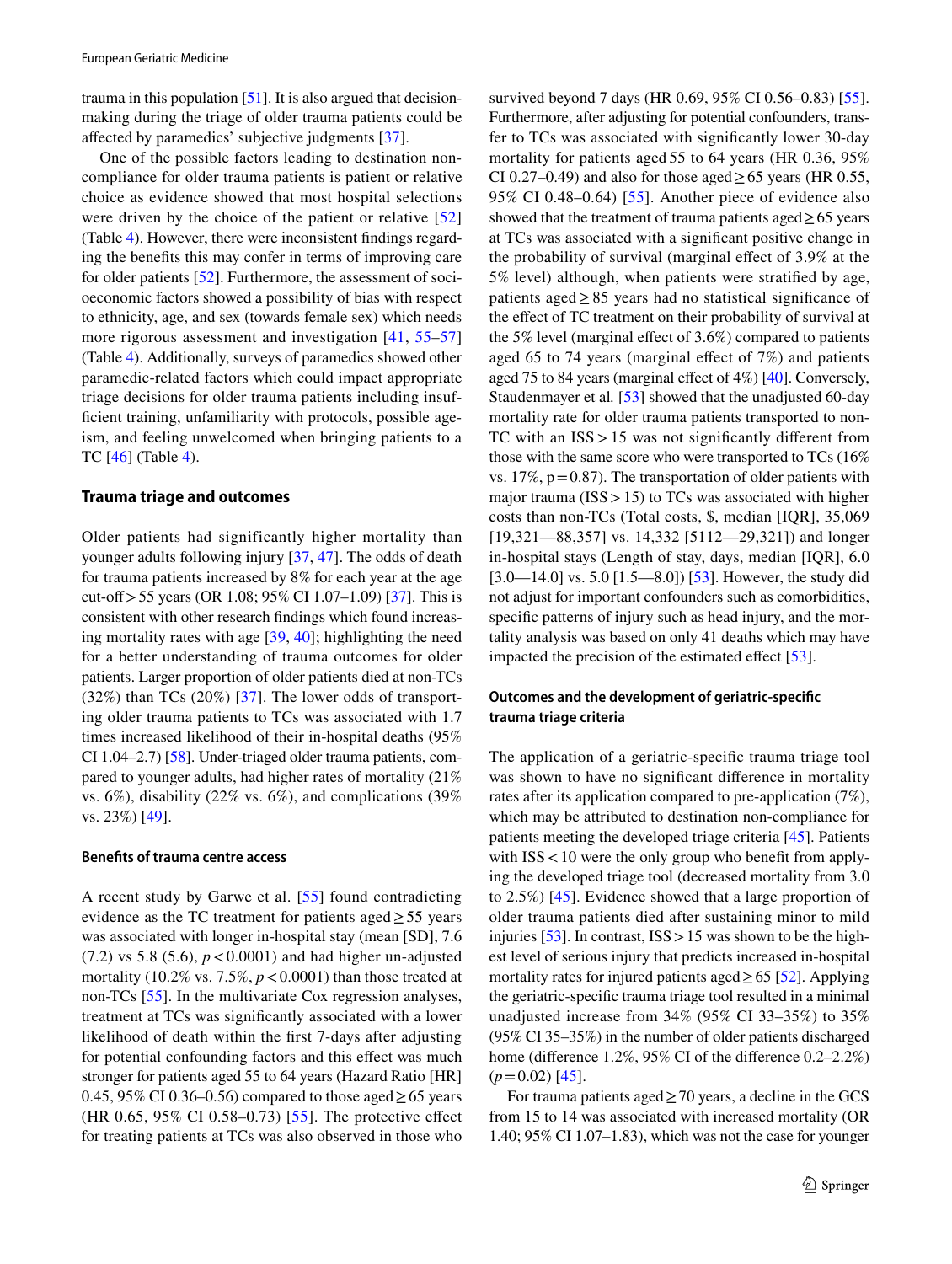adults (OR 1.22; 95% CI 0.88–1.71). Similarly, a decline in the GCS from 14 to 13 was also associated with increased mortality for older patients (OR 2.34; 95% CI 1.57–3.52) but not for younger adults (OR 1.45; 95% CI 0.91–2.30) [[54](#page-15-30)]. Moreover, patients aged  $\geq$  70 years with a GCS of 14 were shown to have higher odds of mortality (OR 4.68; 95% CI 2.90–7.54) and traumatic brain injuries (OR 1.84; 95% CI 1.45–2.34) than younger adults with GCS 13; suggesting the need for modifying the GCS criterion for older trauma patients so they can possibly get the advantage of direct transport to TCs [[54\]](#page-15-30).

# **Discussion**

This review showed that the fndings from relevant literature showed signifcant rates of under-triage for older trauma patients in prehospital care. There was no substantial qualitative diference in the older versus more recent studies. Most of the current and developed trauma triage guidelines lack acceptable accuracy to identify major trauma or were not applied to all older adults. Lower rates of destination compliance represent a major issue for this population to access TCs. The review showed that the association between undertriage of seriously injured older patients and high mortality rates is inconclusive. There was a confict of evidence about the benefts of TC access for older trauma patients with regards to their survival or mortality rates. Some papers found that under-triage is associated with high rates of mortality, disability, and complications for older trauma patients. Treatment at TCs was associated with signifcantly higher costs and a lengthier in-hospital stay than at non-TCs.

Older trauma patients usually have injuries compounded with multimorbidity and frailty. This could adversely afect the accuracy of prehospital trauma triage tools even when geriatric-specifc triage criteria were developed to adjust for age-related anatomical and physiological changes, comorbidities, and medication use [[61](#page-16-5)], as shown in this review. Therefore, integrating other assessment tools, such as frailty, into the trauma triage tool may improve the identifcation of high-risk patients and reduce under-triage [[62](#page-16-6)]. However, paramedics' compliance to trauma triage tools was shown to decrease with patients aged≥55 years compared to younger adults [[63\]](#page-16-7), which is consistent with our fndings. The compliance rate of paramedics to trauma triage tools ranged from 21 to 93% [\[63](#page-16-7)]; afecting the usefulness of applying frailtyattuned scores in prehospital care.

Understanding research priorities in geriatric trauma is complex including prehospital care [[64](#page-16-8)]. Quick and accurate prehospital triage and transportation decisions for older trauma patients are needed and this review has shown that the majority of the recent efforts in the literature are looking into this area intensively. However, a recent consensus-building exercise determined that assessing the benefts of TC access for older trauma patients to be more important [\[65\]](#page-16-9). Our review showed that some literature found some survival beneft of triaging and transporting older trauma patients to TCs, but these fndings are still uncertain. The treatment at TCs was, however, shown to increase the length of in-hospital stay and costs. These fndings were consistent with other research fndings which showed an inconclusive survival beneft of TC access for this population  $[62]$  $[62]$ .

Most studies looking into outcomes in this review assessed the impact of prehospital triage decisions mainly on mortality or survival rates. No standardised Patient-Reported Outcome Measures (PROMs) were used to assess patient outcomes. A recent review highlighted the importance of assessing outcomes beyond mortality for older trauma patients [\[62\]](#page-16-6). It also argued that assessing both clinical and patient outcomes are important for this population to strike an ethical balance between paternalism (in healthcare provision) and autonomy (of the patient in what they expect and seek) when caring for this population [\[62](#page-16-6)]. Therefore, it is important to determine appropriate Clinician-Reported Outcome Measures (CROMs) and PROMs to appropriately assess the impact of prehospital trauma triage decisions and the benefts TC care for this population.

This systematic review is the frst review to assess prehospital triage specifcally for older trauma patients using a thematic approach. The review followed a systematic approach in searching the literature, quality assessment, and presenting the fndings which was performed independently by two reviewers. However, there were some limitations evident in this review that should be highlighted. The review was restricted to papers published in English which could preclude the results from non-English papers that may have impacted the fndings. Furthermore, due to the heterogeneity of the included studies, we were unable to perform a meta-analysis and a sub-group comparison between older and more recent studies.

The review has several signifcant implications. Because all the studies followed a retrospective design, this precludes the measurement of key factors that may have had a bearing on the fndings. More studies utilising a highquality prospective design are needed to further assess the efectiveness of current trauma triage tools and destination compliance for older patients. Furthermore, there is a need to develop more accurate geriatric-specifc triage criteria and assess the integration of frailty assessment into the triage tool. The impact of triaging older trauma patients to TCs should be assessed more on both clinical and patient outcomes. Moreover, studies focusing on different healthcare systems in other countries are required to further enhance the application of efective prehospital trauma triage for older patients.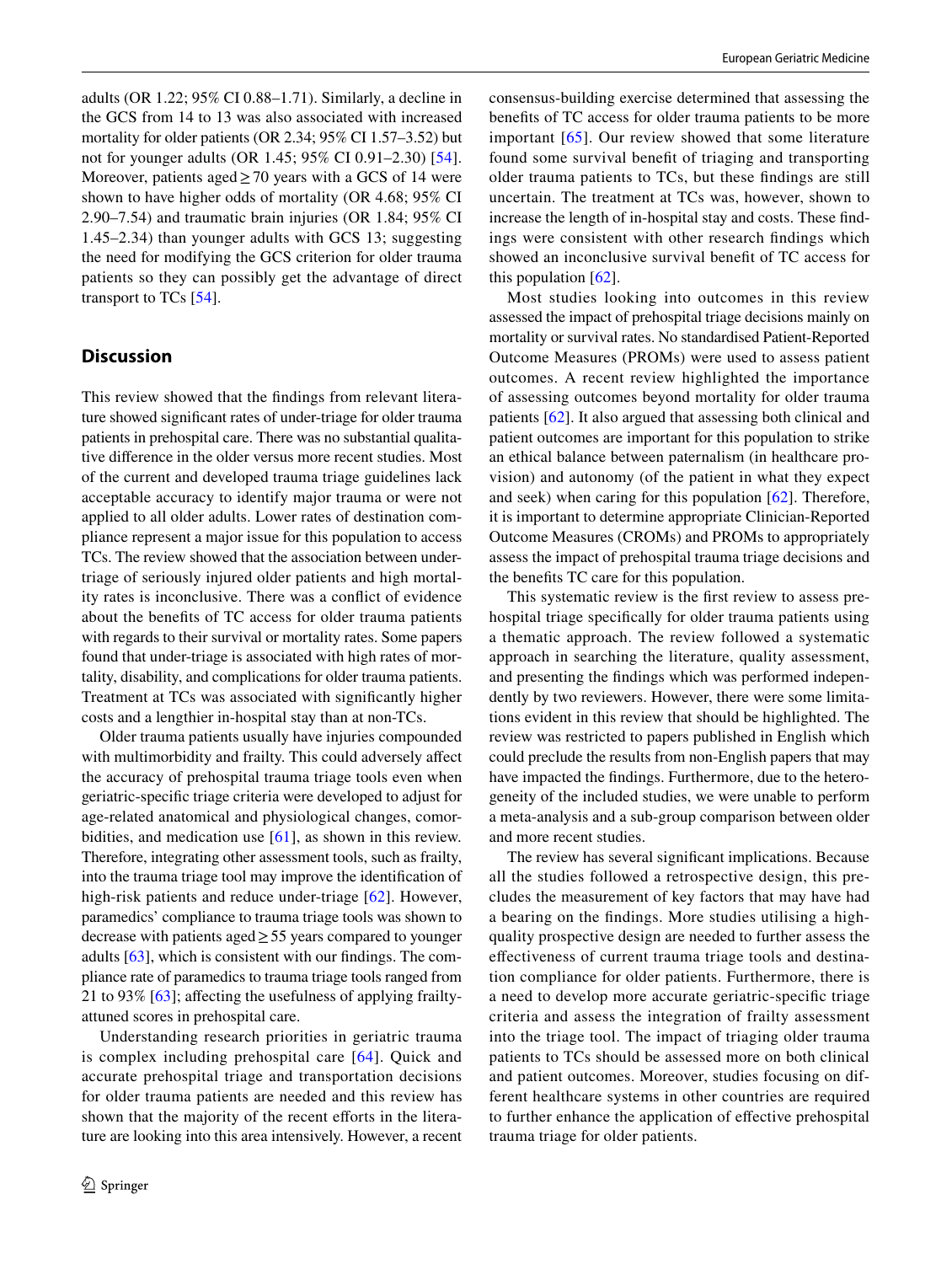# **Conclusion**

Prehospital under-triage of older trauma patients seems to be an ongoing issue that requires future high-quality prospective research to assess and improve the accuracy of prehospital triage criteria for this population. Decreased compliance with prehospital triage decisions for positively triaged patients with age was identifed in this review and the factors leading to this issue needs further investigation and assessment. The impact of this issue on the outcomes is still uncertain. There are no standardised outcome measures for older trauma patients that can be reliably measured to assess the impact of prehospital triage decisions.

**Supplementary Information** The online version contains supplementary material available at<https://doi.org/10.1007/s41999-021-00512-5>.

**Author contributions** AA drafted the study protocol including the inclusion/exclusion criteria, the keywords and alternatives, the targeted databases, the appropriate critiquing tool, and the methods of reporting the study results. The study protocol was reviewed by MA and edited based on the agreement between the two authors. AA and MA individually screened the studies for inclusion and performed the quality assessment of the included studies. AA drafted the manuscript which was reviewed by MA and edited based on the agreement between the two authors. SC was a third reviewer who resolved any disagreement between the two authors during the development study protocol, performing the systematic review, and reporting its results. All authors read and approved the fnal manuscript.

**Funding** AA is funded by King Saud bin Abdulaziz University for Health Sciences, Saudi Arabia. The role of the fund is to cover publication fees for the systematic review.

# **Declarations**

**Conflict of interest** The authors declare that they have no competing interests.

**Ethics approval** This article does not contain any studies with human participants or animals performed by any of the authors.

**Informed consent** For this type of study, no informed consent is required.

**Open Access** This article is licensed under a Creative Commons Attribution 4.0 International License, which permits use, sharing, adaptation, distribution and reproduction in any medium or format, as long as you give appropriate credit to the original author(s) and the source, provide a link to the Creative Commons licence, and indicate if changes were made. The images or other third party material in this article are included in the article's Creative Commons licence, unless indicated otherwise in a credit line to the material. If material is not included in the article's Creative Commons licence and your intended use is not permitted by statutory regulation or exceeds the permitted use, you will need to obtain permission directly from the copyright holder. To view a copy of this licence, visit <http://creativecommons.org/licenses/by/4.0/>.

# **References**

- <span id="page-14-0"></span>1. Office for National Statistics. [https://www.ons.gov.uk/peopl](https://www.ons.gov.uk/peoplepopulationandcommunity/populationandmigration/populationestimates/bulletins/annualmidyearpopulationestimates/mid2016) [epopulationandcommunity/populationandmigration/population](https://www.ons.gov.uk/peoplepopulationandcommunity/populationandmigration/populationestimates/bulletins/annualmidyearpopulationestimates/mid2016) [estimates/bulletins/annualmidyearpopulationestimates/mid2016](https://www.ons.gov.uk/peoplepopulationandcommunity/populationandmigration/populationestimates/bulletins/annualmidyearpopulationestimates/mid2016). Accessed 2019 May 15
- <span id="page-14-1"></span>2. Office for National Statistics. [https://www.ons.gov.uk/peoplepopu](https://www.ons.gov.uk/peoplepopulationandcommunity/populationandmigration/populationprojections/bulletins/nationalpopulationprojections/2016basedstatisticalbulletin) [lationandcommunity/populationandmigration/populationproje](https://www.ons.gov.uk/peoplepopulationandcommunity/populationandmigration/populationprojections/bulletins/nationalpopulationprojections/2016basedstatisticalbulletin) [ctions/bulletins/nationalpopulationprojections/2016basedstatis](https://www.ons.gov.uk/peoplepopulationandcommunity/populationandmigration/populationprojections/bulletins/nationalpopulationprojections/2016basedstatisticalbulletin) [ticalbulletin](https://www.ons.gov.uk/peoplepopulationandcommunity/populationandmigration/populationprojections/bulletins/nationalpopulationprojections/2016basedstatisticalbulletin). Accessed 2019 May 15
- <span id="page-14-2"></span>3. European Commission: The ageing Europe - Looking at the lives of older people in the EU: The Publications Office of the European Union, 2020
- <span id="page-14-3"></span>4. Mitra B, Cameron PA (2012) Optimising management of the elderly trauma patient. Injury 43(7):973–975
- <span id="page-14-4"></span>5. Trauma Audit and Research Network (TARN): Major trauma in older people. In: Salford/United Kingdom.
- <span id="page-14-5"></span>6. Keller JM, Sciadini MF, Sinclair E, O'Toole RV (2012) Geriatric trauma: demographics, injuries, and mortality. J Orthop Trauma 26(9):e161–e165
- <span id="page-14-6"></span>7. Newgard CD, Rudser K, Hedges JR, Kerby JD, Stiell IG, Davis DP, Morrison LJ, Bulger E, Terndrup T, Minei JP et al (2010) A critical assessment of the out-of-hospital trauma triage guidelines for physiologic abnormality. J Trauma 68(2):452–462
- <span id="page-14-7"></span>8. Sasser SM, Hunt RC, Faul M, Sugerman D, Pearson WS, Dulski T, Wald MM, Jurkovich GJ, Newgard CD, Lerner EB et al (2012) Guidelines for feld triage of injured patients: recommendations of the National Expert Panel on Field Triage, 2011. MMWR Recomm Rep 61(1):1–20
- <span id="page-14-8"></span>9. Rehn M, Eken T, Krüger AJ, Steen PA, Skaga NO, Lossius HM (2009) Precision of feld triage in patients brought to a trauma centre after introducing trauma team activation guidelines. Scand J Trauma Resusc Emerg Med 17(1):1
- <span id="page-14-9"></span>10. Rogers A, Rogers F, Bradburn E, Krasne M, Lee J, Wu D, Edavettal M, Horst M (2012) Old and undertriaged: a lethal combination. Am Surg 78(6):711–715
- <span id="page-14-10"></span>11. Rotondo M, Cribari C, Smith R (2014) American College of Surgeons Committee on Trauma: Resources for optimal care of the injured patient, vol 6. American College of Surgeons, Chicago
- <span id="page-14-11"></span>12. Heffernan DS, Thakkar RK, Monaghan SF, Ravindran R, Adams CA Jr, Kozloff MS, Gregg SC, Connolly MD, Machan JT, Cioffi WG (2010) Normal presenting vital signs are unreliable in geriatric blunt trauma victims. J Trauma 69(4):813–820
- <span id="page-14-12"></span>13. Martin JT, Alkhoury F, O'Connor JA, Kyriakides TC, Bonadies JA (2010) 'Normal'vital signs belie occult hypoperfusion in geriatric trauma patients. Am Surg 76(1):65–69
- <span id="page-14-13"></span>14. Sampalis JS, Nathanson R, Vaillancourt J, Nikolis A, Liberman M, Angelopoulos J, Krassakopoulos N, Longo N, Psaradellis E (2009) Assessment of mortality in older trauma patients sustaining injuries from falls or motor vehicle collisions treated in regional level I trauma centers. Ann Surg 249(3):488–495
- <span id="page-14-14"></span>15. Spaniolas K, Cheng JD, Gestring ML, Sangosanya A, Stassen NA, Bankey PE (2010) Ground level falls are associated with signifcant mortality in elderly patients. J Trauma 69(4):821–825
- <span id="page-14-15"></span>16. Negin J, Martiniuk A, Cumming RG, Naidoo N, Phaswana-Mafuya N, Madurai L, Williams S, Kowal P (2012) Prevalence of HIV and chronic comorbidities among older adults. AIDS 26:55–63
- <span id="page-14-16"></span>17. Collard RM, Boter H, Schoevers RA, Oude Voshaar RC (2012) Prevalence of frailty in community-dwelling older persons: a systematic review. J Am Geriatr Soc 60(8):1487–1492
- <span id="page-14-17"></span>18. Song X, Mitnitski A, Rockwood K (2010) Prevalence and 10-year outcomes of frailty in older adults in relation to deficit accumulation. J Am Geriatr Soc 58(4):681–687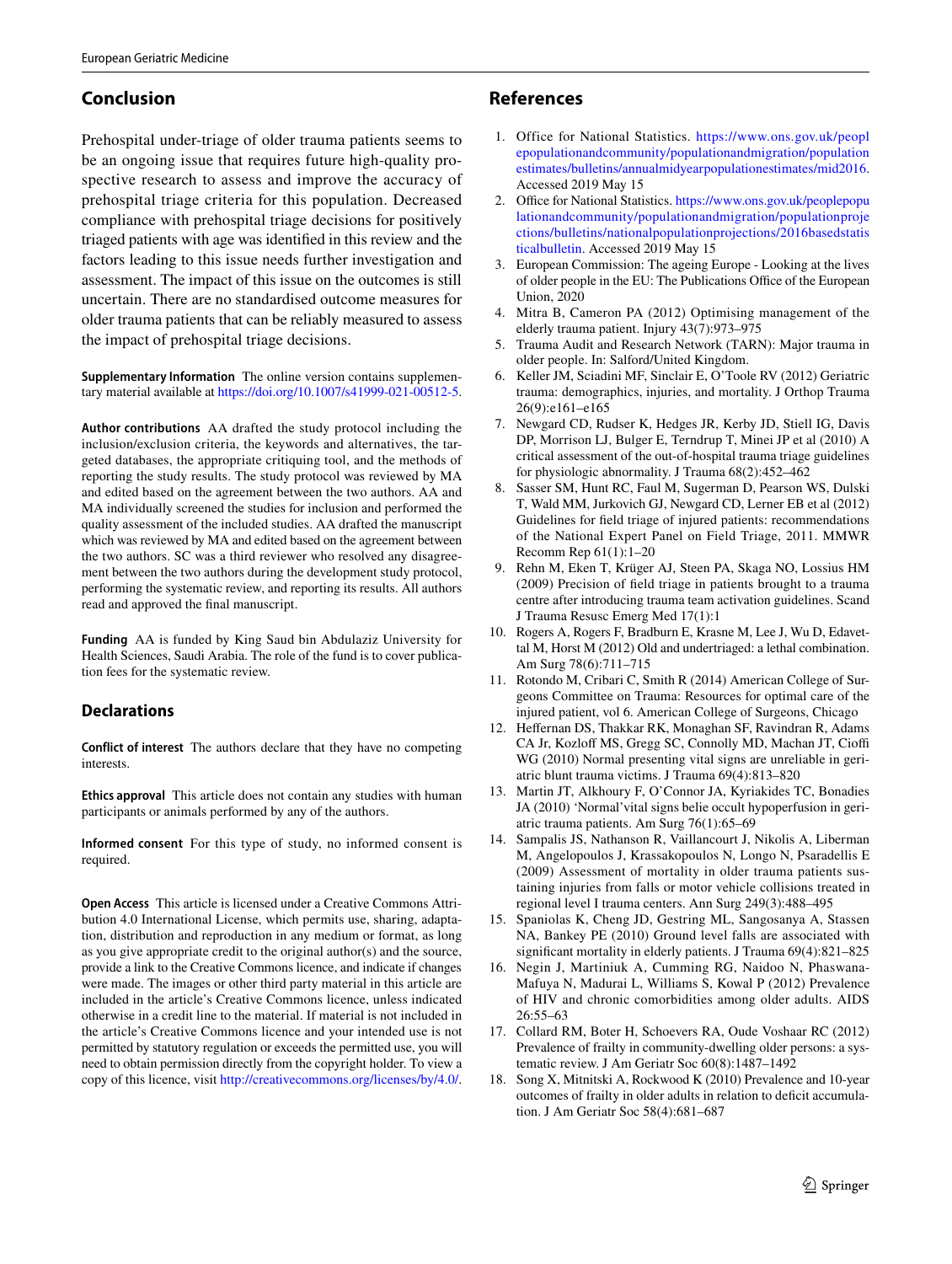- <span id="page-15-0"></span>19. Fortuna GR, Mueller EW, James LE, Shutter LA, Butler KL (2008) The impact of preinjury antiplatelet and anticoagulant pharmacotherapy on outcomes in elderly patients with hemorrhagic brain injury. Surgery 144(4):598–605
- <span id="page-15-1"></span>20. Sartorius D, Le Manach Y, David J-S, Rancurel E, Smail N, Thicoïpe M, Wiel E, Ricard-Hibon A, Berthier F, Gueugniaud P-Y et al (2010) Mechanism, glasgow coma scale, age, and arterial pressure (MGAP): a new simple prehospital triage score to predict mortality in trauma patients. Crit Care Med 38(3):831–837
- <span id="page-15-2"></span>21. Candeford S, Asker L, Caragounis E-C (2020) Mortality of trauma patients treated at trauma centers compared to non-trauma centers in Sweden: a retrospective study. Eur J Trauma Emerg Surg 2020:1–12
- <span id="page-15-3"></span>22. MacKenzie EJ, Weir S, Rivara FP, Jurkovich GJ, Nathens AB, Wang W, Scharfstein DO, Salkever DS (2010) The value of trauma center care. J Trauma 69(1):1–10
- <span id="page-15-4"></span>23. Elkins MY (2010) Using PICO and the brief report to answer clinical questions. Nursing 40(4):59–60
- <span id="page-15-5"></span>24. Moher D, Liberati A, Tetzlaf J, Altman DG (2009) Preferred reporting items for systematic reviews and meta-analyses: the PRISMA statement. Ann Intern Med 151(4):264–269
- <span id="page-15-6"></span>25. Critical Appraisal Skills Programme. [https://casp-uk.net/casp](https://casp-uk.net/casp-tools-checklists/)[tools-checklists/.](https://casp-uk.net/casp-tools-checklists/) Accessed 24 Feb 2020
- <span id="page-15-7"></span>26. Aveyard H (2014) Doing a literature review in health and social care: a practical guide. Open University Press, London
- <span id="page-15-8"></span>27. Chu I, Vaca F, Stratton S, Chakravarthy B, Hoonpongsimanont W, Lotfpour S (2007) Geriatric trauma care: challenges facing emergency medical services. Cal J Emerg Med 8(2):51–55
- 28. Neely J, Abbott H (2018) National standards for triaging elderly trauma patients. Anaesthesia 73(2):258
- <span id="page-15-34"></span>29. Platts-Mills TF, Evans CS, Brice JH (2016) Prehospital triage of injured older adults: thinking slow inside the golden hour. J Am Geriatr Soc 64(10):1941–1943
- <span id="page-15-9"></span>30. Scheetz LJ (2010) Prehospital factors associated with severe injury in older adults. Injury 41(9):886–893
- <span id="page-15-10"></span>31. Demetriades D, Sava J, Alo K, Newton E, Velmahos GC, Murray JA, Belzberg H, Asensio JA, Berne TV (2001) Old age as a criterion for trauma team activation. J Trauma 51(4):754–757
- 32. Fuller G, Pandor A, Essat M, Sabir L, Buckley-Woods H, Chatha H, Holt C, Keating S, Turner J (2021) Diagnostic accuracy of prehospital triage tools for identifying major trauma in elderly injured patients: a systematic review. J Trauma Acute Care Surg 90(2):403–412
- <span id="page-15-11"></span>33. Shifette VK, Lorenzo M, Mangram AJ, Truitt MS, Amos JD, Dunn EL (2010) Should age be a factor to change from a level II to a level I trauma activation? J Trauma 69(1):88–92
- <span id="page-15-12"></span>34. Benjamin ER, Khor D, Cho J, Biswas S, Inaba K, Demetriades D (2018) The age of undertriage: current trauma triage criteria underestimate the role of age and comorbidities in early mortality. J Emerg Med 55(2):278–287
- <span id="page-15-13"></span>35. Newgard CD, Richardson D, Holmes JF, Rea TD, Hsia RY, Mann NC, Staudenmayer K, Barton ED, Bulger EM, Haukoos JS et al (2014) Physiologic feld triage criteria for identifying seriously injured older adults. Prehosp Emerg Care 18(4):461–470
- <span id="page-15-14"></span>36. Brown JB, Gestring ML, Forsythe RM, Stassen NA, Billiar TR, Peitzman AB, Sperry JL (2015) Systolic blood pressure criteria in the National Trauma Triage Protocol for geriatric trauma: 110 is the new 90. J Trauma Acute Care Surg 78(2):352–359
- <span id="page-15-28"></span>37. Cox S, Morrison C, Cameron P, Smith K (2014) Advancing age and trauma: triage destination compliance and mortality in Victoria, Australia. Injury 45(9):1312–1319
- <span id="page-15-18"></span>38. Davis JS, Allan BJ, Sobowale O, Ivascu F, Orion K, Schulman CI (2012) Evaluation of a new elderly trauma triage algorithm. South Med J 105(9):447–451
- <span id="page-15-32"></span>39. Phillips S, Rond Iii PC, Kelly SM, Swartz PD (1996) The failure of triage criteria to identify geriatric patients with trauma: results from the Florida Trauma Triage Study. J Trauma 40(2):278–283
- <span id="page-15-24"></span>40. Pracht EE, Langland-Orban B, Flint L (2011) Survival advantage for elderly trauma patients treated in a designated trauma center. J Trauma Acute Care Surg 71(1):69–77
- <span id="page-15-15"></span>41. Scheetz LJ, Orazem JP (2020) The infuence of sociodemographic factors on trauma center transport for severely injured older adults. Health Serv Res 55(3):411–418
- <span id="page-15-16"></span>42. Kodadek LM, Selvarajah S, Velopulos CG, Haut ER, Haider AH (2015) Undertriage of older trauma patients: is this a national phenomenon? J Surg Res 199(1):220–229
- <span id="page-15-17"></span>43. Newgard CD, Lin A, Eckstrom E, Caughey A, Malveau S, Griffths D, Zive D, Bulger E (2019) Comorbidities, anticoagulants, and geriatric-specifc physiology for the feld triage of injured older adults. J Trauma Acute Care Surg 86(5):829–837
- <span id="page-15-33"></span>44. Amoako J, Evans S, Brown NV, Khaliqdina S, Caterino JM (2019) Identifying predictors of undertriage in injured older adults after implementation of statewide geriatric trauma triage criteria. Acad Emerg Med 2019:648–656
- <span id="page-15-19"></span>45. Caterino JM, Brown NV, Hamilton MW, Ichwan B, Khaliqdina S, Evans DC, Darbha S, Panchal AR, Shah MN (2016) Efect of geriatric-specifc trauma triage criteria on outcomes in injured older adults: a statewide retrospective cohort study. J Am Geriatr Soc 64(10):1944–1951
- <span id="page-15-25"></span>46. Chang DC, Bass RR, Cornwell EE, MacKenzie EJ (2008) Undertriage of elderly trauma patients to state-designated trauma centers. Arch Surg 143(8):776–781
- <span id="page-15-20"></span>47. Garwe T, Stewart K, Stoner J, Newgard CD, Scott M, Zhang Y, Cathey T, Sacra J, Albrecht RM (2017) Out-of-hospital and interhospital under-triage to designated tertiary trauma centers among injured older adults: a 10-year statewide geospatial-adjusted analysis. Prehosp Emerg Care 21(6):734–743
- <span id="page-15-26"></span>48. Ichwan B, Darbha S, Shah MN, Thompson L, Evans DC, Boulger CT, Caterino JM (2015) Geriatric-specifc triage criteria are more sensitive than standard adult criteria in identifying need for trauma center care in injured older adults. Ann Emerg Med 65(1):92–100
- <span id="page-15-31"></span>49. Lehmann R, Beekley A, Casey L, Salim A, Martin M (2009) The impact of advanced age on trauma triage decisions and outcomes: a statewide analysis. Am J Surg 197(5):571–575
- <span id="page-15-21"></span>50. Meyers MH, Wei TL, Cyr JM, Hunold TM, Shofer FS, Cowden CS, Moss CF, Jensen CE, Platts-Mills TF, Brice JH (2019) The triage of older adults with physiologic markers of serious injury using a state-wide prehospital plan. Prehosp Disaster Med 34(5):497–505
- <span id="page-15-29"></span>51. Nakamura Y, Daya M, Bulger EM, Schreiber M, Mackersie R, Hsia RY, Mann NC, Holmes JF, Staudenmayer K, Sturges Z et al (2012) Evaluating age in the feld triage of injured persons. Ann Emerg Med 60(3):335–345
- <span id="page-15-22"></span>52. Newgard CD, Holmes JF, Haukoos JS, Bulger EM, Staudenmayer K, Wittwer L, Stecker E, Dai M, Hsia RY (2016) The Western Emergency Services Translational Research Network (WESTRN) Investigators: improving early identification of the high-risk elderly trauma patient by emergency medical services. Injury 47(1):19–25
- <span id="page-15-27"></span>53. Staudenmayer KL, Hsia RY, Mann NC, Spain DA, Newgard CD (2013) Triage of elderly trauma patients: a population-based perspective. J Am Coll Surg 217(4):569–576
- <span id="page-15-30"></span>54. Caterino JM, Raubenolt A, Cudnik MT (2011) Modifcation of Glasgow Coma Scale criteria for injured elders. Acad Emerg Med 18(10):1014–1021
- <span id="page-15-23"></span>55. Garwe T, Stewart KE, Newgard CD, Stoner JA, Sacra JC, Cody P, Oluborode B, Albrecht RM (2020) Survival beneft of treatment at or transfer to a tertiary trauma center among injured older adults. Prehosp Emerg Care 24(2):245–256